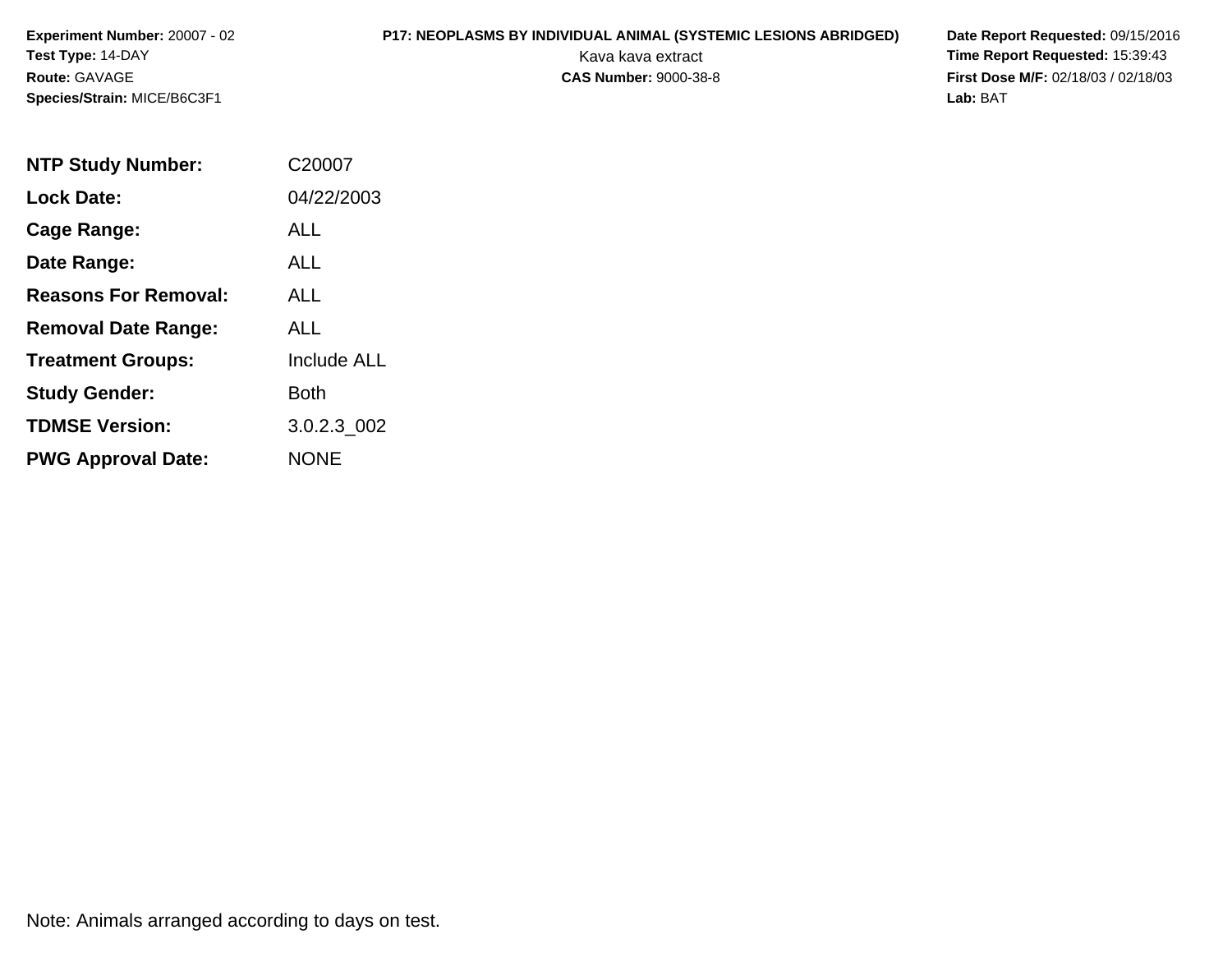# **P17: NEOPLASMS BY INDIVIDUAL ANIMAL (SYSTEMIC LESIONS ABRIDGED) Date Report Requested:** 09/15/2016

Kava kava extract **Time Report Requested:** 15:39:43<br>**CAS Number:** 9000-38-8 **Time Report Requested:** 15:39:43 **First Dose M/F:** 02/18/03 / 02/18/03<br>Lab: BAT **Lab:** BAT

|                               | DAY ON TEST                                                                     | 0<br>$\mathbf 0$ | $\mathbf 0$<br>0        | 0<br>0                  | $\mathbf 0$<br>0 | 0<br>0           |                   |                         |
|-------------------------------|---------------------------------------------------------------------------------|------------------|-------------------------|-------------------------|------------------|------------------|-------------------|-------------------------|
| <b>B6C3F1 MICE MALE</b>       |                                                                                 | 1<br>8           | 8                       | $\mathbf{1}$<br>8       | 1<br>8           | 1<br>8           |                   |                         |
| 0 G/KG                        | <b>ANIMAL ID</b>                                                                | 0<br>0<br>0<br>0 | $\Omega$<br>0<br>0<br>0 | $\Omega$<br>0<br>0<br>0 | 0<br>0<br>0<br>0 | 0<br>0<br>0<br>0 |                   |                         |
|                               |                                                                                 | $\mathbf{1}$     | $\overline{2}$          | $\mathbf{3}$            | 4                | 5                |                   | * TOTALS                |
| <b>ALIMENTARY SYSTEM</b>      |                                                                                 |                  |                         |                         |                  |                  |                   |                         |
| Liver                         |                                                                                 |                  |                         |                         | + + + + +        |                  |                   | $\overline{\mathbf{5}}$ |
| <b>CARDIOVASCULAR SYSTEM</b>  |                                                                                 |                  |                         |                         |                  |                  |                   |                         |
| <b>NONE</b>                   |                                                                                 |                  |                         |                         |                  |                  |                   |                         |
| <b>ENDOCRINE SYSTEM</b>       |                                                                                 |                  |                         |                         |                  |                  |                   |                         |
| <b>NONE</b>                   |                                                                                 |                  |                         |                         |                  |                  |                   |                         |
| <b>GENERAL BODY SYSTEM</b>    |                                                                                 |                  |                         |                         |                  |                  |                   |                         |
| <b>NONE</b>                   |                                                                                 |                  |                         |                         |                  |                  |                   |                         |
| <b>GENITAL SYSTEM</b>         |                                                                                 |                  |                         |                         |                  |                  |                   |                         |
| <b>NONE</b>                   |                                                                                 |                  |                         |                         |                  |                  |                   |                         |
| <b>HEMATOPOIETIC SYSTEM</b>   |                                                                                 |                  |                         |                         |                  |                  |                   |                         |
| <b>NONE</b>                   |                                                                                 |                  |                         |                         |                  |                  |                   |                         |
| <b>INTEGUMENTARY SYSTEM</b>   |                                                                                 |                  |                         |                         |                  |                  |                   |                         |
| <b>NONE</b>                   |                                                                                 |                  |                         |                         |                  |                  |                   |                         |
| <b>MUSCULOSKELETAL SYSTEM</b> |                                                                                 |                  |                         |                         |                  |                  |                   |                         |
| <b>NONE</b>                   |                                                                                 |                  |                         |                         |                  |                  |                   |                         |
| <b>NERVOUS SYSTEM</b>         |                                                                                 |                  |                         |                         |                  |                  |                   |                         |
|                               | *  Total animals with tissue examined microscopically; Total animals with tumor |                  |                         |                         |                  |                  | M  Missing tissue |                         |

+ .. Tissue examined microscopically

X .. Lesion present

I .. Insufficient tissue

 M .. Missing tissue A .. Autolysis precludes evaluationLesion present BLANK .. Not examined microscopically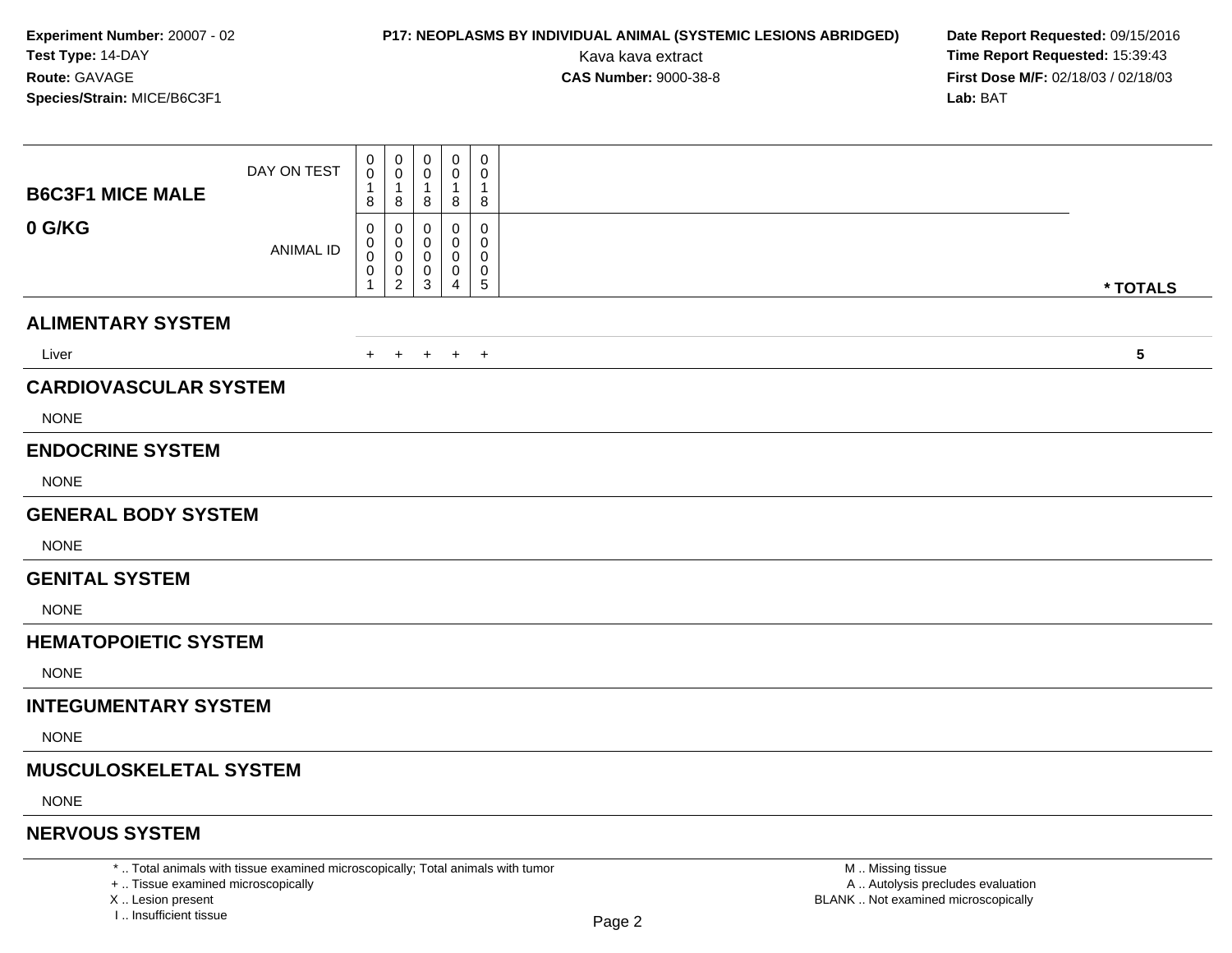### **P17: NEOPLASMS BY INDIVIDUAL ANIMAL (SYSTEMIC LESIONS ABRIDGED) Date Report Requested: 09/15/2016<br>Kava kava extract <b>Time Report Requested: 15:39:43**

Kava kava extract **Time Report Requested:** 15:39:43<br>**CAS Number:** 9000-38-8 **Time Report Requested:** 15:39:43 **First Dose M/F:** 02/18/03 / 02/18/03<br>Lab: BAT **Lab:** BAT

| <b>B6C3F1 MICE MALE</b>      | DAY ON TEST      | $\begin{smallmatrix} 0\\0 \end{smallmatrix}$<br>8 | $_{\rm 0}^{\rm 0}$<br>1<br>8       | $\boldsymbol{0}$<br>$\pmb{0}$<br>$\overline{A}$<br>8                  | $_0^0$<br>8                             | $_{\rm 0}^{\rm 0}$<br>$\mathbf{1}$<br>8                            |                 |  |
|------------------------------|------------------|---------------------------------------------------|------------------------------------|-----------------------------------------------------------------------|-----------------------------------------|--------------------------------------------------------------------|-----------------|--|
| 0 G/KG                       | <b>ANIMAL ID</b> | 0<br>$\pmb{0}$<br>$\pmb{0}$<br>0                  | 0<br>0<br>0<br>0<br>$\overline{c}$ | $\boldsymbol{0}$<br>$\boldsymbol{0}$<br>$\pmb{0}$<br>$\mathbf 0$<br>3 | 0<br>$\mathsf{O}\xspace$<br>0<br>0<br>4 | $\pmb{0}$<br>$\pmb{0}$<br>$\pmb{0}$<br>$\pmb{0}$<br>$\overline{5}$ | * TOTALS        |  |
| Brain                        |                  | $+$                                               | $+$                                |                                                                       | $+$ $+$ $+$                             |                                                                    | 5               |  |
| <b>RESPIRATORY SYSTEM</b>    |                  |                                                   |                                    |                                                                       |                                         |                                                                    |                 |  |
| Lung                         |                  |                                                   |                                    | $+$ $+$ $+$ $+$ $+$                                                   |                                         |                                                                    | $5\phantom{.0}$ |  |
| <b>SPECIAL SENSES SYSTEM</b> |                  |                                                   |                                    |                                                                       |                                         |                                                                    |                 |  |
| <b>NONE</b>                  |                  |                                                   |                                    |                                                                       |                                         |                                                                    |                 |  |
| <b>URINARY SYSTEM</b>        |                  |                                                   |                                    |                                                                       |                                         |                                                                    |                 |  |
| Kidney                       |                  | $+$                                               |                                    | $+ + + +$                                                             |                                         |                                                                    | $5\phantom{.0}$ |  |
| <b>SYSTEMIC LESIONS</b>      |                  |                                                   |                                    |                                                                       |                                         |                                                                    |                 |  |
| Multiple Organ               |                  | $+$                                               | $+$                                |                                                                       | $+$ $+$                                 | $+$                                                                | 5               |  |

<sup>+ ..</sup> Tissue examined microscopically

X .. Lesion present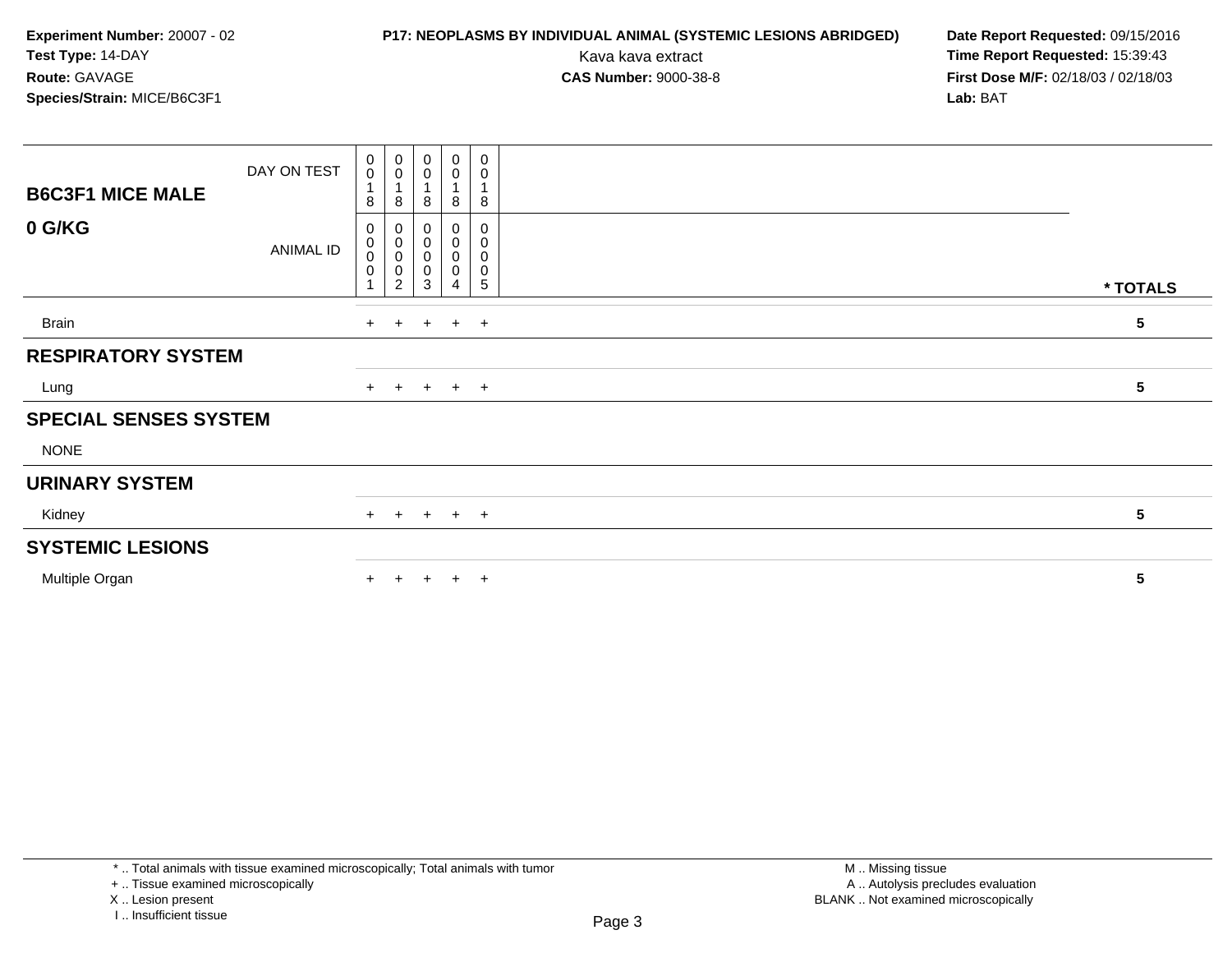| Experiment Number: 20007 - 02<br>Test Type: 14-DAY<br>Route: GAVAGE<br>Species/Strain: MICE/B6C3F1 |                  | P17: NEOPLASMS BY INDIVIDUAL ANIMAL (SYSTEMIC LESIONS ABRIDGED)<br>Kava kava extract<br><b>CAS Number: 9000-38-8</b> | Date Report Requested: 09/15/2016<br>Time Report Requested: 15:39:43<br>First Dose M/F: 02/18/03 / 02/18/03<br>Lab: BAT |  |  |  |
|----------------------------------------------------------------------------------------------------|------------------|----------------------------------------------------------------------------------------------------------------------|-------------------------------------------------------------------------------------------------------------------------|--|--|--|
|                                                                                                    | DAY ON TEST      |                                                                                                                      |                                                                                                                         |  |  |  |
| <b>B6C3F1 MICE MALE</b><br>0.125 G/KG                                                              |                  |                                                                                                                      |                                                                                                                         |  |  |  |
|                                                                                                    | <b>ANIMAL ID</b> |                                                                                                                      |                                                                                                                         |  |  |  |
|                                                                                                    |                  |                                                                                                                      | * TOTALS                                                                                                                |  |  |  |
| <b>ALIMENTARY SYSTEM</b>                                                                           |                  |                                                                                                                      |                                                                                                                         |  |  |  |
| <b>NONE</b>                                                                                        |                  |                                                                                                                      |                                                                                                                         |  |  |  |
| <b>CARDIOVASCULAR SYSTEM</b>                                                                       |                  |                                                                                                                      |                                                                                                                         |  |  |  |
| <b>NONE</b>                                                                                        |                  |                                                                                                                      |                                                                                                                         |  |  |  |
| <b>ENDOCRINE SYSTEM</b>                                                                            |                  |                                                                                                                      |                                                                                                                         |  |  |  |
| <b>NONE</b>                                                                                        |                  |                                                                                                                      |                                                                                                                         |  |  |  |
| <b>GENERAL BODY SYSTEM</b>                                                                         |                  |                                                                                                                      |                                                                                                                         |  |  |  |
| <b>NONE</b>                                                                                        |                  |                                                                                                                      |                                                                                                                         |  |  |  |
| <b>GENITAL SYSTEM</b>                                                                              |                  |                                                                                                                      |                                                                                                                         |  |  |  |
| <b>NONE</b>                                                                                        |                  |                                                                                                                      |                                                                                                                         |  |  |  |
| <b>HEMATOPOIETIC SYSTEM</b>                                                                        |                  |                                                                                                                      |                                                                                                                         |  |  |  |
| <b>NONE</b>                                                                                        |                  |                                                                                                                      |                                                                                                                         |  |  |  |
| <b>INTEGUMENTARY SYSTEM</b>                                                                        |                  |                                                                                                                      |                                                                                                                         |  |  |  |
| <b>NONE</b>                                                                                        |                  |                                                                                                                      |                                                                                                                         |  |  |  |
| <b>MUSCULOSKELETAL SYSTEM</b>                                                                      |                  |                                                                                                                      |                                                                                                                         |  |  |  |
| <b>NONE</b>                                                                                        |                  |                                                                                                                      |                                                                                                                         |  |  |  |
| <b>NERVOUS SYSTEM</b>                                                                              |                  |                                                                                                                      |                                                                                                                         |  |  |  |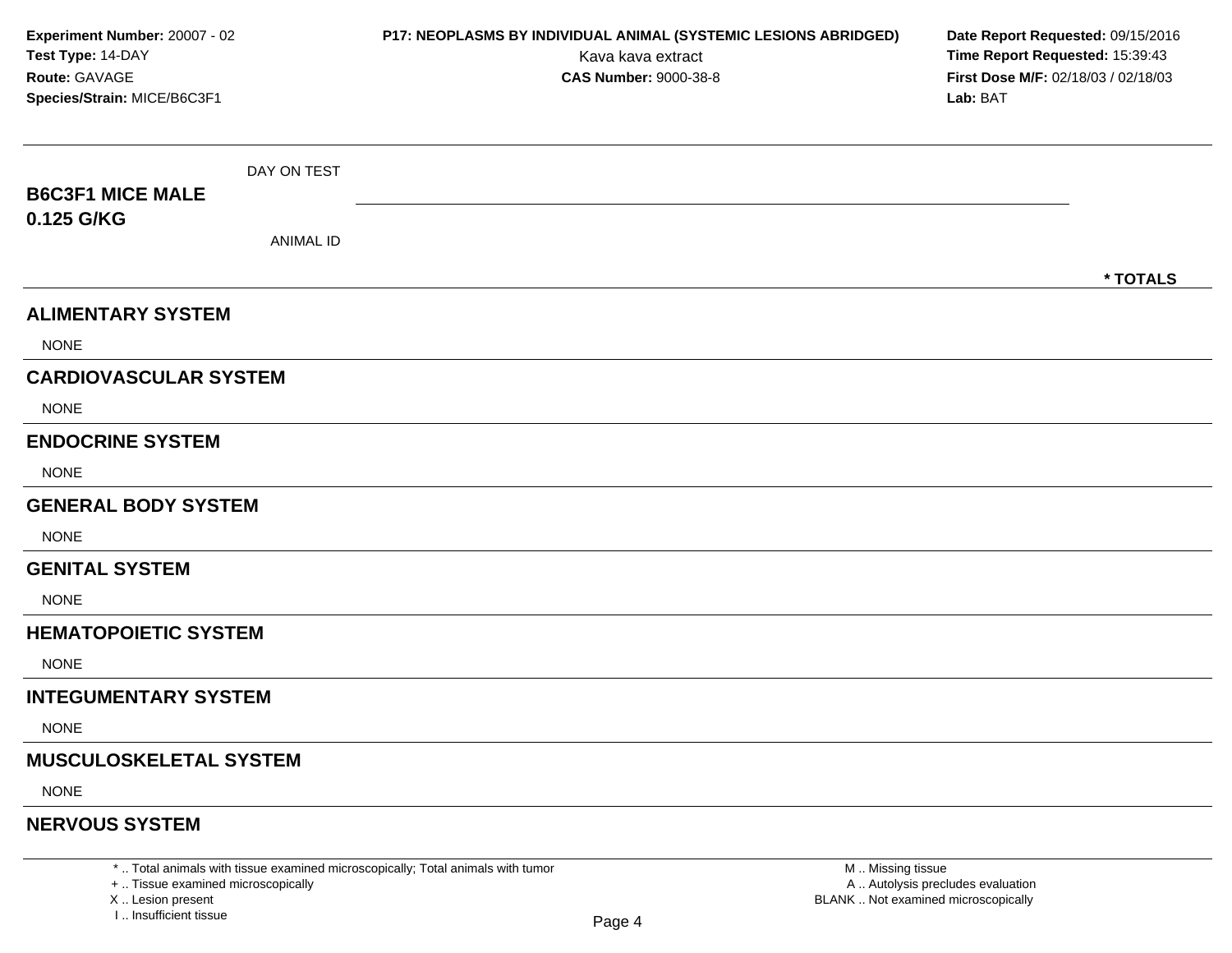| Experiment Number: 20007 - 02<br>Test Type: 14-DAY<br>Route: GAVAGE<br>Species/Strain: MICE/B6C3F1 |                  | P17: NEOPLASMS BY INDIVIDUAL ANIMAL (SYSTEMIC LESIONS ABRIDGED)<br>Kava kava extract<br><b>CAS Number: 9000-38-8</b> | Date Report Requested: 09/15/2016<br>Time Report Requested: 15:39:43<br>First Dose M/F: 02/18/03 / 02/18/03<br>Lab: BAT |
|----------------------------------------------------------------------------------------------------|------------------|----------------------------------------------------------------------------------------------------------------------|-------------------------------------------------------------------------------------------------------------------------|
|                                                                                                    | DAY ON TEST      |                                                                                                                      |                                                                                                                         |
| <b>B6C3F1 MICE MALE</b>                                                                            |                  |                                                                                                                      |                                                                                                                         |
| 0.125 G/KG                                                                                         | <b>ANIMAL ID</b> |                                                                                                                      |                                                                                                                         |
|                                                                                                    |                  |                                                                                                                      | * TOTALS                                                                                                                |
| <b>NONE</b>                                                                                        |                  |                                                                                                                      |                                                                                                                         |
| <b>RESPIRATORY SYSTEM</b>                                                                          |                  |                                                                                                                      |                                                                                                                         |
| <b>NONE</b>                                                                                        |                  |                                                                                                                      |                                                                                                                         |
| <b>SPECIAL SENSES SYSTEM</b>                                                                       |                  |                                                                                                                      |                                                                                                                         |
| <b>NONE</b>                                                                                        |                  |                                                                                                                      |                                                                                                                         |
| <b>URINARY SYSTEM</b>                                                                              |                  |                                                                                                                      |                                                                                                                         |
| <b>NONE</b>                                                                                        |                  |                                                                                                                      |                                                                                                                         |
| <b>SYSTEMIC LESIONS</b>                                                                            |                  |                                                                                                                      |                                                                                                                         |
| Multiple Organ                                                                                     |                  |                                                                                                                      | 0                                                                                                                       |

X .. Lesion present

I .. Insufficient tissue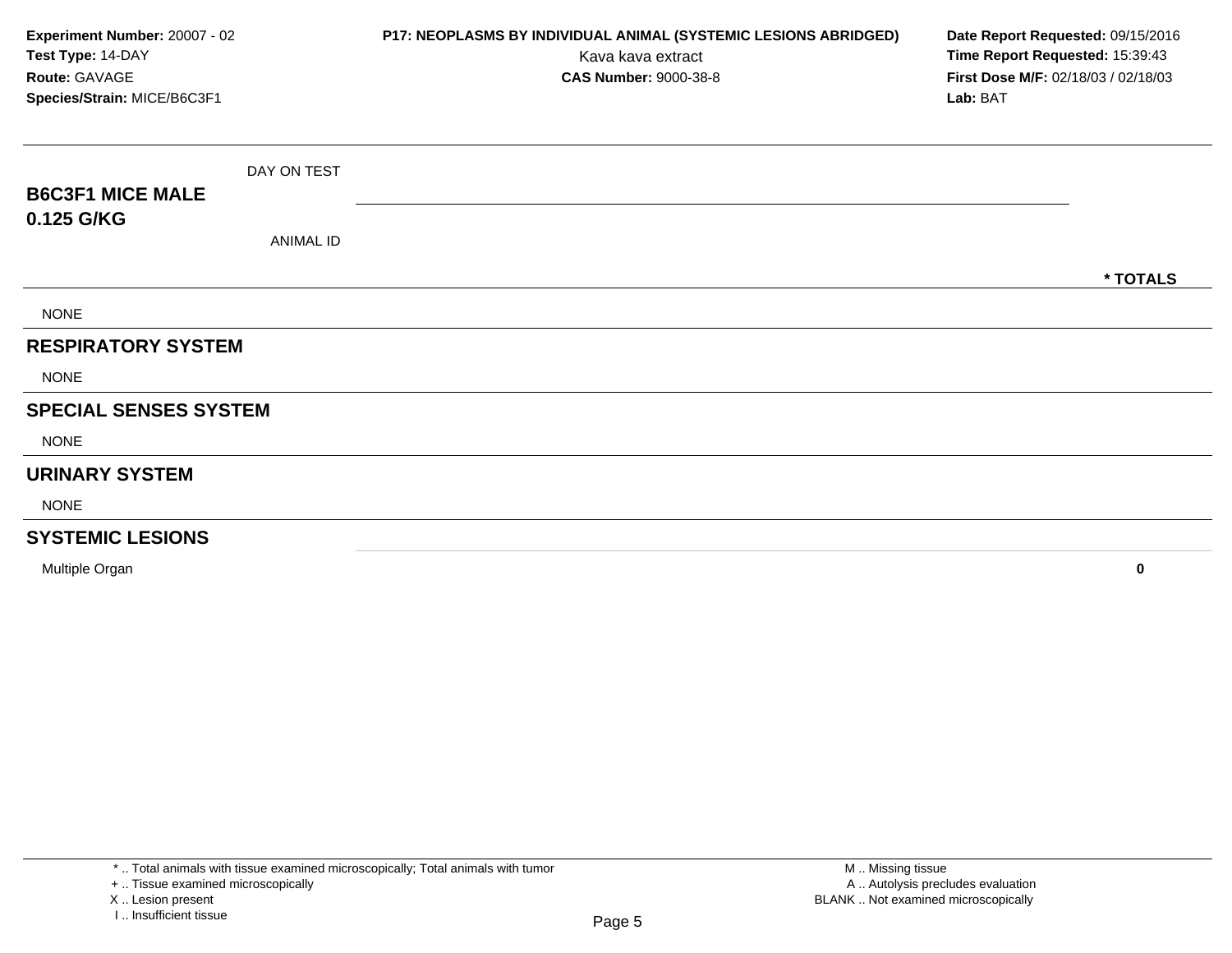| Experiment Number: 20007 - 02<br>Test Type: 14-DAY<br>Route: GAVAGE<br>Species/Strain: MICE/B6C3F1 |                  | P17: NEOPLASMS BY INDIVIDUAL ANIMAL (SYSTEMIC LESIONS ABRIDGED)<br>Kava kava extract<br><b>CAS Number: 9000-38-8</b> | Date Report Requested: 09/15/2016<br>Time Report Requested: 15:39:43<br>First Dose M/F: 02/18/03 / 02/18/03<br>Lab: BAT |  |  |  |
|----------------------------------------------------------------------------------------------------|------------------|----------------------------------------------------------------------------------------------------------------------|-------------------------------------------------------------------------------------------------------------------------|--|--|--|
|                                                                                                    | DAY ON TEST      |                                                                                                                      |                                                                                                                         |  |  |  |
| <b>B6C3F1 MICE MALE</b>                                                                            |                  |                                                                                                                      |                                                                                                                         |  |  |  |
| 0.25 G/KG                                                                                          | <b>ANIMAL ID</b> |                                                                                                                      |                                                                                                                         |  |  |  |
|                                                                                                    |                  |                                                                                                                      | * TOTALS                                                                                                                |  |  |  |
| <b>ALIMENTARY SYSTEM</b>                                                                           |                  |                                                                                                                      |                                                                                                                         |  |  |  |
| <b>NONE</b>                                                                                        |                  |                                                                                                                      |                                                                                                                         |  |  |  |
| <b>CARDIOVASCULAR SYSTEM</b>                                                                       |                  |                                                                                                                      |                                                                                                                         |  |  |  |
| <b>NONE</b>                                                                                        |                  |                                                                                                                      |                                                                                                                         |  |  |  |
| <b>ENDOCRINE SYSTEM</b>                                                                            |                  |                                                                                                                      |                                                                                                                         |  |  |  |
| <b>NONE</b>                                                                                        |                  |                                                                                                                      |                                                                                                                         |  |  |  |
| <b>GENERAL BODY SYSTEM</b>                                                                         |                  |                                                                                                                      |                                                                                                                         |  |  |  |
| <b>NONE</b>                                                                                        |                  |                                                                                                                      |                                                                                                                         |  |  |  |
| <b>GENITAL SYSTEM</b>                                                                              |                  |                                                                                                                      |                                                                                                                         |  |  |  |
| <b>NONE</b>                                                                                        |                  |                                                                                                                      |                                                                                                                         |  |  |  |
| <b>HEMATOPOIETIC SYSTEM</b>                                                                        |                  |                                                                                                                      |                                                                                                                         |  |  |  |
| <b>NONE</b>                                                                                        |                  |                                                                                                                      |                                                                                                                         |  |  |  |
| <b>INTEGUMENTARY SYSTEM</b>                                                                        |                  |                                                                                                                      |                                                                                                                         |  |  |  |
| <b>NONE</b>                                                                                        |                  |                                                                                                                      |                                                                                                                         |  |  |  |
| <b>MUSCULOSKELETAL SYSTEM</b>                                                                      |                  |                                                                                                                      |                                                                                                                         |  |  |  |
| <b>NONE</b>                                                                                        |                  |                                                                                                                      |                                                                                                                         |  |  |  |
| <b>NERVOUS SYSTEM</b>                                                                              |                  |                                                                                                                      |                                                                                                                         |  |  |  |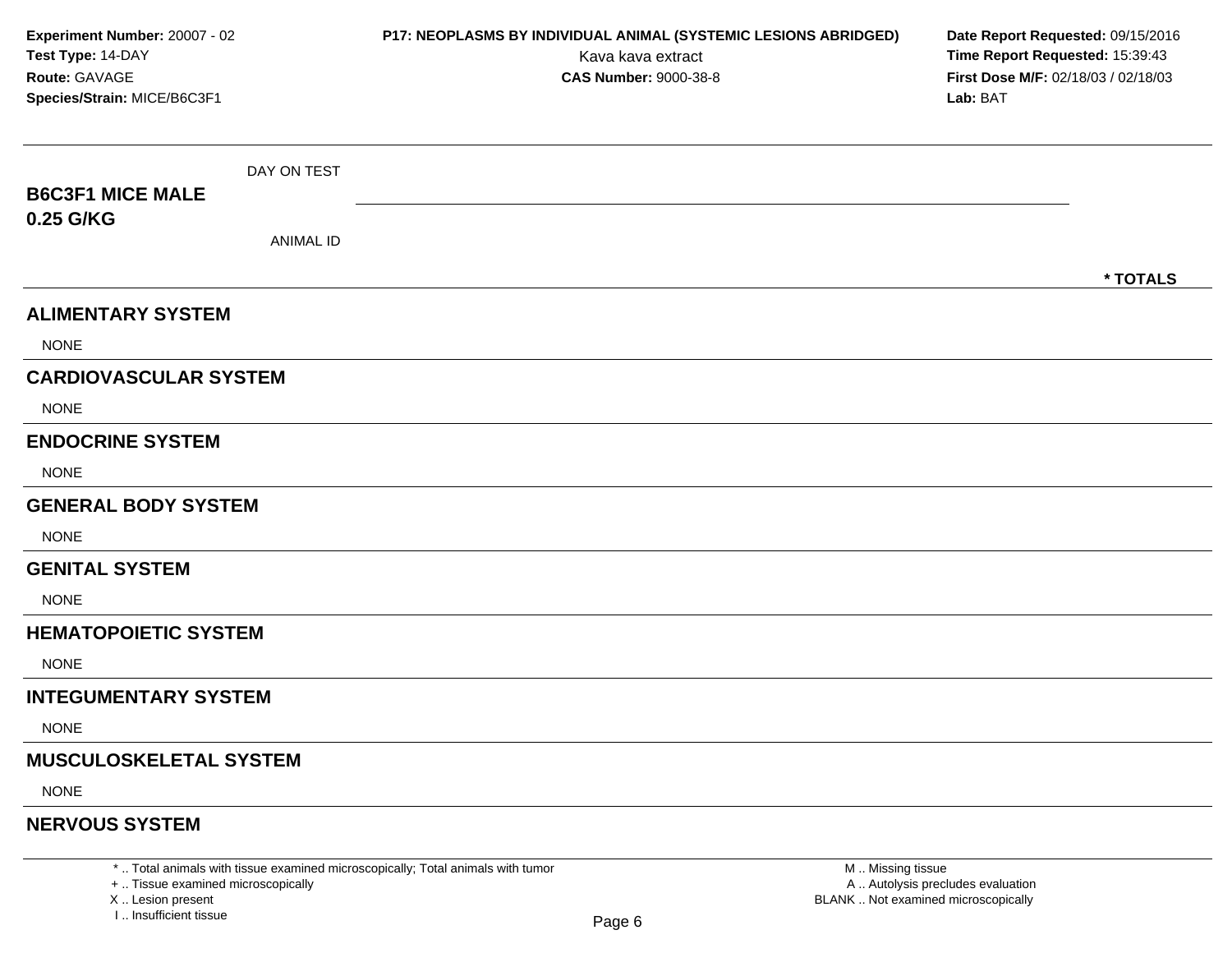| Experiment Number: 20007 - 02<br>Test Type: 14-DAY<br>Route: GAVAGE<br>Species/Strain: MICE/B6C3F1 |                  | P17: NEOPLASMS BY INDIVIDUAL ANIMAL (SYSTEMIC LESIONS ABRIDGED)<br>Kava kava extract<br><b>CAS Number: 9000-38-8</b> | Date Report Requested: 09/15/2016<br>Time Report Requested: 15:39:43<br>First Dose M/F: 02/18/03 / 02/18/03<br>Lab: BAT |
|----------------------------------------------------------------------------------------------------|------------------|----------------------------------------------------------------------------------------------------------------------|-------------------------------------------------------------------------------------------------------------------------|
|                                                                                                    | DAY ON TEST      |                                                                                                                      |                                                                                                                         |
| <b>B6C3F1 MICE MALE</b>                                                                            |                  |                                                                                                                      |                                                                                                                         |
| 0.25 G/KG                                                                                          | <b>ANIMAL ID</b> |                                                                                                                      |                                                                                                                         |
|                                                                                                    |                  |                                                                                                                      | * TOTALS                                                                                                                |
| <b>NONE</b>                                                                                        |                  |                                                                                                                      |                                                                                                                         |
| <b>RESPIRATORY SYSTEM</b>                                                                          |                  |                                                                                                                      |                                                                                                                         |
| <b>NONE</b>                                                                                        |                  |                                                                                                                      |                                                                                                                         |
| <b>SPECIAL SENSES SYSTEM</b>                                                                       |                  |                                                                                                                      |                                                                                                                         |
| <b>NONE</b>                                                                                        |                  |                                                                                                                      |                                                                                                                         |
| <b>URINARY SYSTEM</b>                                                                              |                  |                                                                                                                      |                                                                                                                         |
| <b>NONE</b>                                                                                        |                  |                                                                                                                      |                                                                                                                         |
| <b>SYSTEMIC LESIONS</b>                                                                            |                  |                                                                                                                      |                                                                                                                         |
| Multiple Organ                                                                                     |                  |                                                                                                                      | 0                                                                                                                       |

X .. Lesion present

I .. Insufficient tissue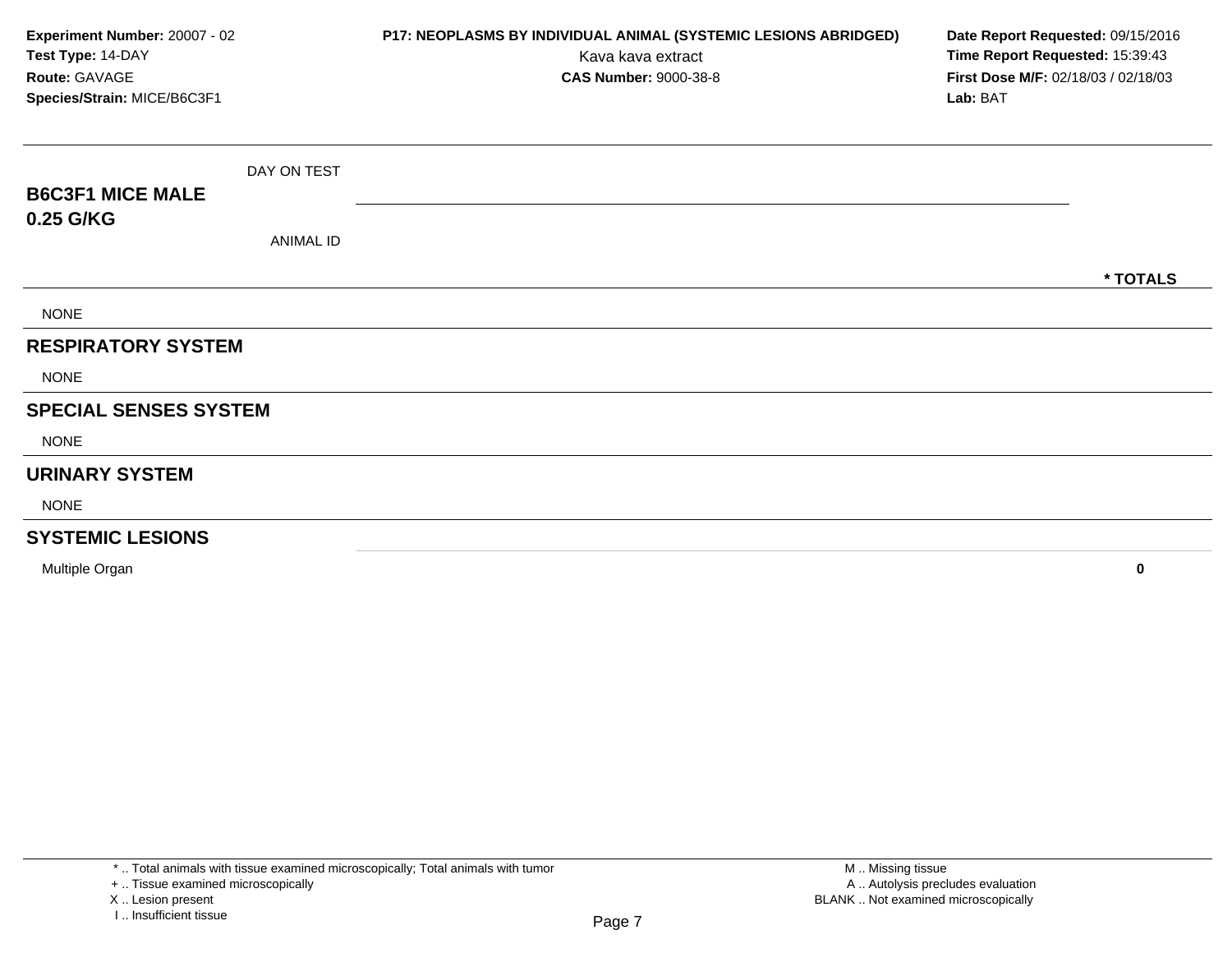| Experiment Number: 20007 - 02<br>Test Type: 14-DAY<br>Route: GAVAGE<br>Species/Strain: MICE/B6C3F1 |                  | P17: NEOPLASMS BY INDIVIDUAL ANIMAL (SYSTEMIC LESIONS ABRIDGED)<br>Kava kava extract<br><b>CAS Number: 9000-38-8</b> | Date Report Requested: 09/15/2016<br>Time Report Requested: 15:39:43<br>First Dose M/F: 02/18/03 / 02/18/03<br>Lab: BAT |  |  |  |
|----------------------------------------------------------------------------------------------------|------------------|----------------------------------------------------------------------------------------------------------------------|-------------------------------------------------------------------------------------------------------------------------|--|--|--|
|                                                                                                    | DAY ON TEST      |                                                                                                                      |                                                                                                                         |  |  |  |
| <b>B6C3F1 MICE MALE</b>                                                                            |                  |                                                                                                                      |                                                                                                                         |  |  |  |
| 0.5 G/KG                                                                                           | <b>ANIMAL ID</b> |                                                                                                                      |                                                                                                                         |  |  |  |
|                                                                                                    |                  |                                                                                                                      | * TOTALS                                                                                                                |  |  |  |
| <b>ALIMENTARY SYSTEM</b>                                                                           |                  |                                                                                                                      |                                                                                                                         |  |  |  |
| <b>NONE</b>                                                                                        |                  |                                                                                                                      |                                                                                                                         |  |  |  |
| <b>CARDIOVASCULAR SYSTEM</b>                                                                       |                  |                                                                                                                      |                                                                                                                         |  |  |  |
| <b>NONE</b>                                                                                        |                  |                                                                                                                      |                                                                                                                         |  |  |  |
| <b>ENDOCRINE SYSTEM</b>                                                                            |                  |                                                                                                                      |                                                                                                                         |  |  |  |
| <b>NONE</b>                                                                                        |                  |                                                                                                                      |                                                                                                                         |  |  |  |
| <b>GENERAL BODY SYSTEM</b>                                                                         |                  |                                                                                                                      |                                                                                                                         |  |  |  |
| <b>NONE</b>                                                                                        |                  |                                                                                                                      |                                                                                                                         |  |  |  |
| <b>GENITAL SYSTEM</b>                                                                              |                  |                                                                                                                      |                                                                                                                         |  |  |  |
| <b>NONE</b>                                                                                        |                  |                                                                                                                      |                                                                                                                         |  |  |  |
| <b>HEMATOPOIETIC SYSTEM</b>                                                                        |                  |                                                                                                                      |                                                                                                                         |  |  |  |
| <b>NONE</b>                                                                                        |                  |                                                                                                                      |                                                                                                                         |  |  |  |
| <b>INTEGUMENTARY SYSTEM</b>                                                                        |                  |                                                                                                                      |                                                                                                                         |  |  |  |
| <b>NONE</b>                                                                                        |                  |                                                                                                                      |                                                                                                                         |  |  |  |
| <b>MUSCULOSKELETAL SYSTEM</b>                                                                      |                  |                                                                                                                      |                                                                                                                         |  |  |  |
| <b>NONE</b>                                                                                        |                  |                                                                                                                      |                                                                                                                         |  |  |  |
| <b>NERVOUS SYSTEM</b>                                                                              |                  |                                                                                                                      |                                                                                                                         |  |  |  |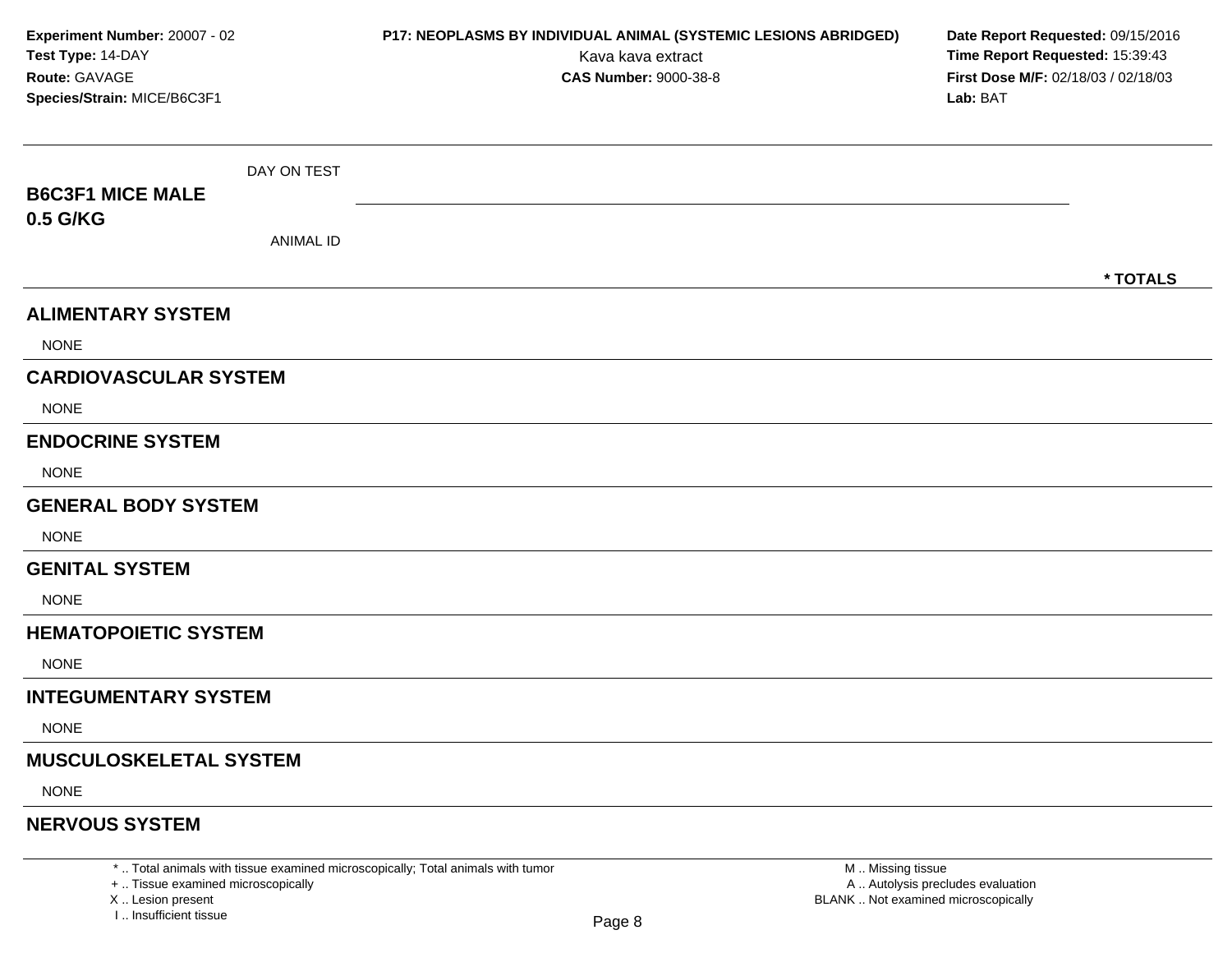| Experiment Number: 20007 - 02<br>Test Type: 14-DAY<br>Route: GAVAGE<br>Species/Strain: MICE/B6C3F1 |                  | P17: NEOPLASMS BY INDIVIDUAL ANIMAL (SYSTEMIC LESIONS ABRIDGED)<br>Kava kava extract<br><b>CAS Number: 9000-38-8</b> | Date Report Requested: 09/15/2016<br>Time Report Requested: 15:39:43<br>First Dose M/F: 02/18/03 / 02/18/03<br>Lab: BAT |
|----------------------------------------------------------------------------------------------------|------------------|----------------------------------------------------------------------------------------------------------------------|-------------------------------------------------------------------------------------------------------------------------|
|                                                                                                    | DAY ON TEST      |                                                                                                                      |                                                                                                                         |
| <b>B6C3F1 MICE MALE</b>                                                                            |                  |                                                                                                                      |                                                                                                                         |
| 0.5 G/KG                                                                                           | <b>ANIMAL ID</b> |                                                                                                                      |                                                                                                                         |
|                                                                                                    |                  |                                                                                                                      | * TOTALS                                                                                                                |
| <b>NONE</b>                                                                                        |                  |                                                                                                                      |                                                                                                                         |
| <b>RESPIRATORY SYSTEM</b>                                                                          |                  |                                                                                                                      |                                                                                                                         |
| <b>NONE</b>                                                                                        |                  |                                                                                                                      |                                                                                                                         |
| <b>SPECIAL SENSES SYSTEM</b>                                                                       |                  |                                                                                                                      |                                                                                                                         |
| <b>NONE</b>                                                                                        |                  |                                                                                                                      |                                                                                                                         |
| <b>URINARY SYSTEM</b>                                                                              |                  |                                                                                                                      |                                                                                                                         |
| <b>NONE</b>                                                                                        |                  |                                                                                                                      |                                                                                                                         |
| <b>SYSTEMIC LESIONS</b>                                                                            |                  |                                                                                                                      |                                                                                                                         |
| Multiple Organ                                                                                     |                  |                                                                                                                      | 0                                                                                                                       |

X .. Lesion present

I .. Insufficient tissue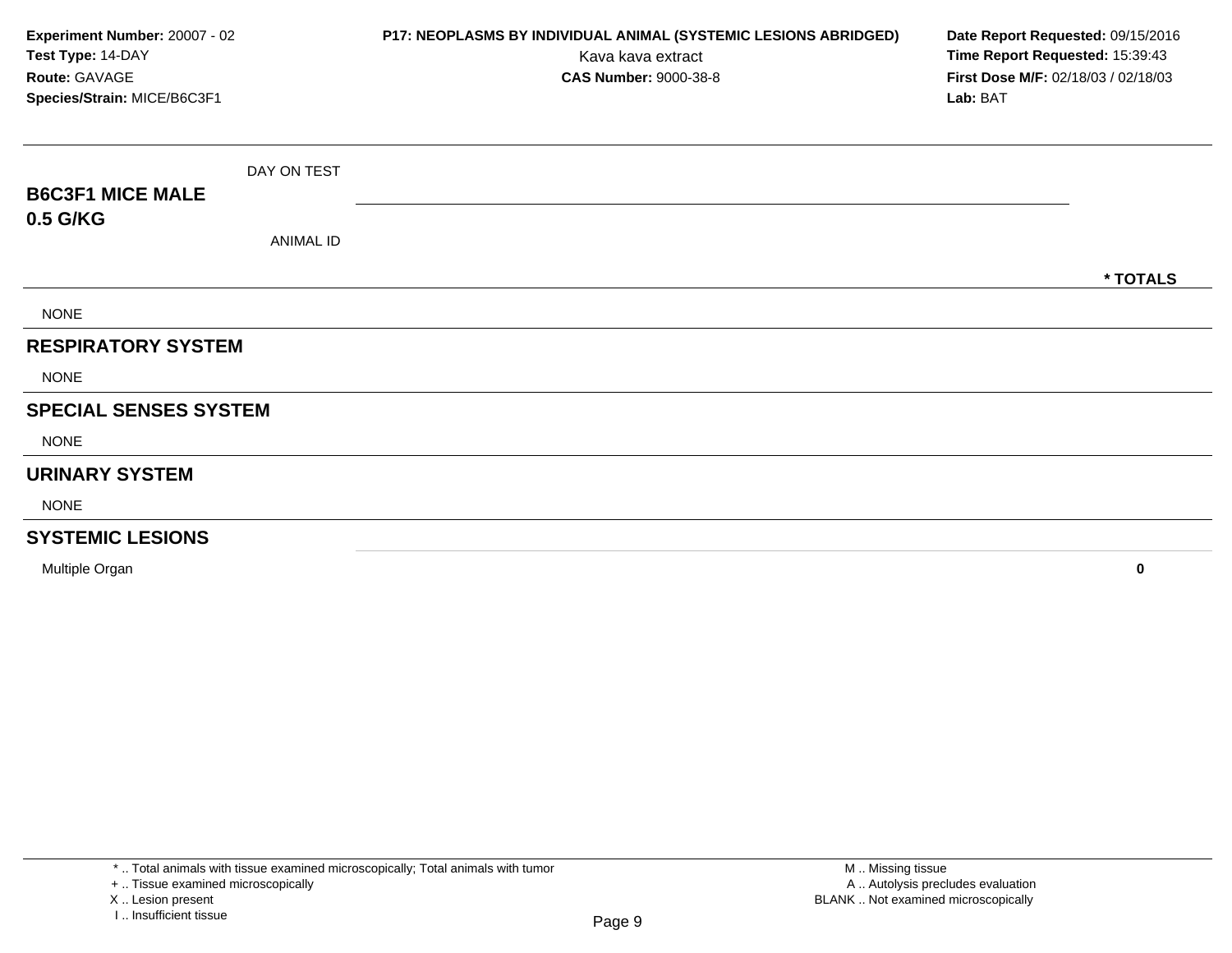## **P17: NEOPLASMS BY INDIVIDUAL ANIMAL (SYSTEMIC LESIONS ABRIDGED) Date Report Requested:** 09/15/2016

Kava kava extract **Time Report Requested:** 15:39:43<br>**CAS Number:** 9000-38-8 **Time Report Requested:** 15:39:43 **First Dose M/F:** 02/18/03 / 02/18/03<br>Lab: BAT **Lab:** BAT

|                               | DAY ON TEST                                                                     | 0<br>0                           | $\mathbf 0$<br>$\mathbf 0$             | $\mathbf 0$<br>$\mathbf 0$                | $\mathbf 0$<br>0                   | $\mathbf 0$<br>$\mathbf 0$ |                   |                 |
|-------------------------------|---------------------------------------------------------------------------------|----------------------------------|----------------------------------------|-------------------------------------------|------------------------------------|----------------------------|-------------------|-----------------|
| <b>B6C3F1 MICE MALE</b>       |                                                                                 | $\mathbf 1$<br>8                 | 8                                      | $\mathbf{1}$<br>8                         | $\mathbf{1}$<br>8                  | 1<br>8                     |                   |                 |
| 1.0 G/KG                      | <b>ANIMAL ID</b>                                                                | 0<br>0<br>0<br>4<br>$\mathbf{1}$ | 0<br>0<br>$\mathbf 0$<br>$\frac{4}{2}$ | 0<br>0<br>$\mathbf 0$<br>4<br>$\mathsf 3$ | 0<br>0<br>0<br>4<br>$\overline{4}$ | 0<br>0<br>0<br>4<br>5      |                   | * TOTALS        |
| <b>ALIMENTARY SYSTEM</b>      |                                                                                 |                                  |                                        |                                           |                                    |                            |                   |                 |
| Liver                         |                                                                                 |                                  |                                        |                                           | + + + + +                          |                            |                   | $5\phantom{.0}$ |
| <b>CARDIOVASCULAR SYSTEM</b>  |                                                                                 |                                  |                                        |                                           |                                    |                            |                   |                 |
| <b>NONE</b>                   |                                                                                 |                                  |                                        |                                           |                                    |                            |                   |                 |
| <b>ENDOCRINE SYSTEM</b>       |                                                                                 |                                  |                                        |                                           |                                    |                            |                   |                 |
| <b>NONE</b>                   |                                                                                 |                                  |                                        |                                           |                                    |                            |                   |                 |
| <b>GENERAL BODY SYSTEM</b>    |                                                                                 |                                  |                                        |                                           |                                    |                            |                   |                 |
| <b>NONE</b>                   |                                                                                 |                                  |                                        |                                           |                                    |                            |                   |                 |
| <b>GENITAL SYSTEM</b>         |                                                                                 |                                  |                                        |                                           |                                    |                            |                   |                 |
| <b>NONE</b>                   |                                                                                 |                                  |                                        |                                           |                                    |                            |                   |                 |
| <b>HEMATOPOIETIC SYSTEM</b>   |                                                                                 |                                  |                                        |                                           |                                    |                            |                   |                 |
| <b>NONE</b>                   |                                                                                 |                                  |                                        |                                           |                                    |                            |                   |                 |
| <b>INTEGUMENTARY SYSTEM</b>   |                                                                                 |                                  |                                        |                                           |                                    |                            |                   |                 |
| <b>NONE</b>                   |                                                                                 |                                  |                                        |                                           |                                    |                            |                   |                 |
| <b>MUSCULOSKELETAL SYSTEM</b> |                                                                                 |                                  |                                        |                                           |                                    |                            |                   |                 |
| <b>NONE</b>                   |                                                                                 |                                  |                                        |                                           |                                    |                            |                   |                 |
| <b>NERVOUS SYSTEM</b>         |                                                                                 |                                  |                                        |                                           |                                    |                            |                   |                 |
|                               | *  Total animals with tissue examined microscopically; Total animals with tumor |                                  |                                        |                                           |                                    |                            | M  Missing tissue |                 |

+ .. Tissue examined microscopically

X .. Lesion present

I .. Insufficient tissue

y the contract of the contract of the contract of the contract of the contract of  $\mathsf A$  . Autolysis precludes evaluation Lesion present BLANK .. Not examined microscopically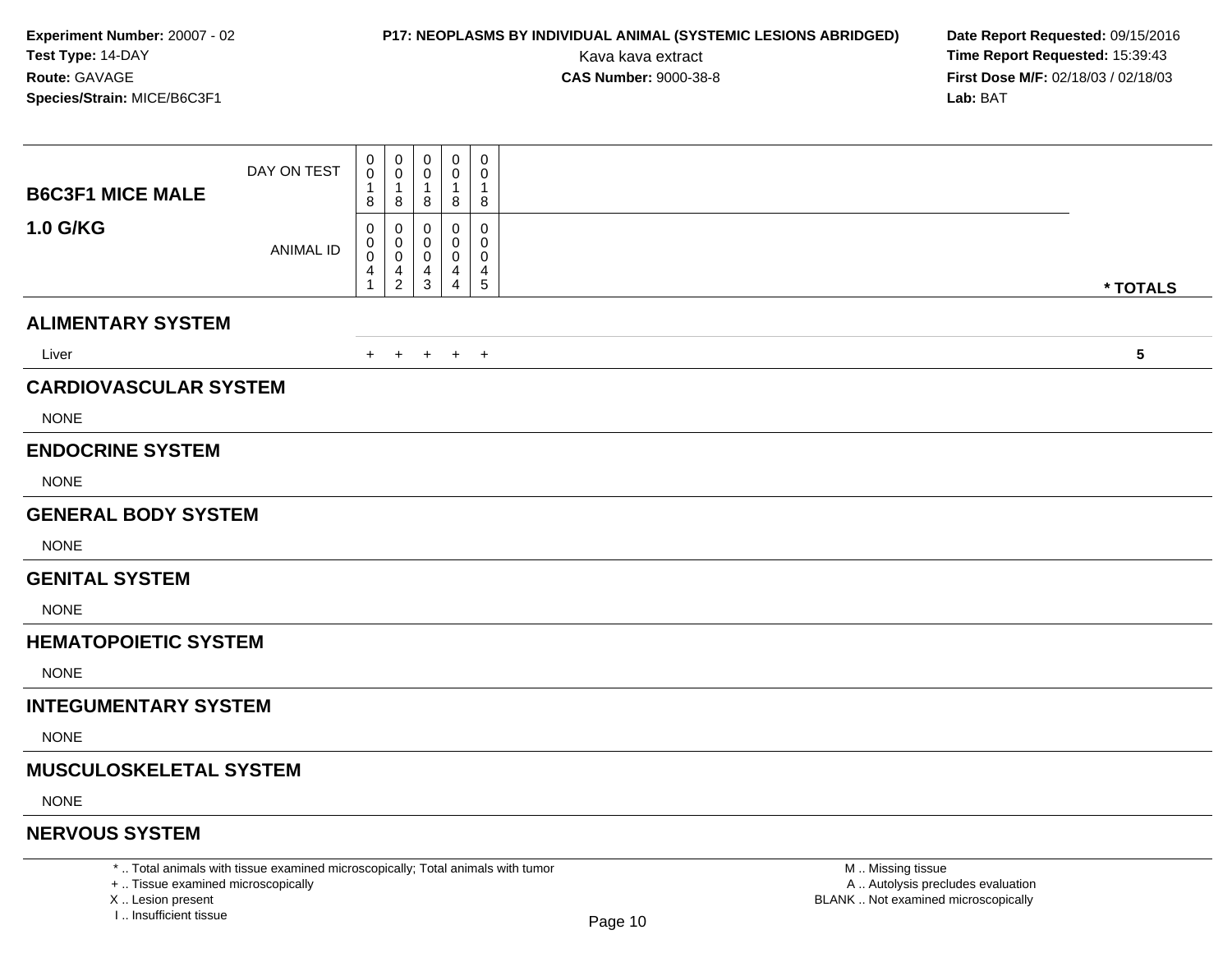### **P17: NEOPLASMS BY INDIVIDUAL ANIMAL (SYSTEMIC LESIONS ABRIDGED) Date Report Requested: 09/15/2016<br>Kava kava extract <b>Time Report Requested: 15:39:43**

Kava kava extract **Time Report Requested:** 15:39:43<br>**CAS Number:** 9000-38-8 **Time Report Requested:** 15:39:43 **First Dose M/F:** 02/18/03 / 02/18/03<br>Lab: BAT **Lab:** BAT

| <b>B6C3F1 MICE MALE</b>      | DAY ON TEST | 0<br>0<br>8      | $\boldsymbol{0}$<br>$\mathbf 0$<br>$\overline{A}$<br>8 | $_{\rm 0}^{\rm 0}$<br>$\mathbf{1}$<br>8       | 0<br>0<br>8      | $\mathbf 0$<br>$\pmb{0}$<br>$\overline{1}$<br>8            |          |
|------------------------------|-------------|------------------|--------------------------------------------------------|-----------------------------------------------|------------------|------------------------------------------------------------|----------|
| <b>1.0 G/KG</b>              | ANIMAL ID   | 0<br>0<br>0<br>4 | 0<br>$\pmb{0}$<br>$\pmb{0}$<br>4<br>$\overline{2}$     | $\,0\,$<br>$\mathbf 0$<br>$\pmb{0}$<br>4<br>3 | 0<br>0<br>4<br>4 | $\pmb{0}$<br>$\pmb{0}$<br>$\pmb{0}$<br>$\overline{4}$<br>5 | * TOTALS |
| <b>NONE</b>                  |             |                  |                                                        |                                               |                  |                                                            |          |
| <b>RESPIRATORY SYSTEM</b>    |             |                  |                                                        |                                               |                  |                                                            |          |
| <b>NONE</b>                  |             |                  |                                                        |                                               |                  |                                                            |          |
| <b>SPECIAL SENSES SYSTEM</b> |             |                  |                                                        |                                               |                  |                                                            |          |
| <b>NONE</b>                  |             |                  |                                                        |                                               |                  |                                                            |          |
| <b>URINARY SYSTEM</b>        |             |                  |                                                        |                                               |                  |                                                            |          |
| <b>NONE</b>                  |             |                  |                                                        |                                               |                  |                                                            |          |
| <b>SYSTEMIC LESIONS</b>      |             |                  |                                                        |                                               |                  |                                                            |          |
| Multiple Organ               |             |                  |                                                        | $+$                                           | $+$              | $+$                                                        | 5        |

+ .. Tissue examined microscopically

X .. Lesion present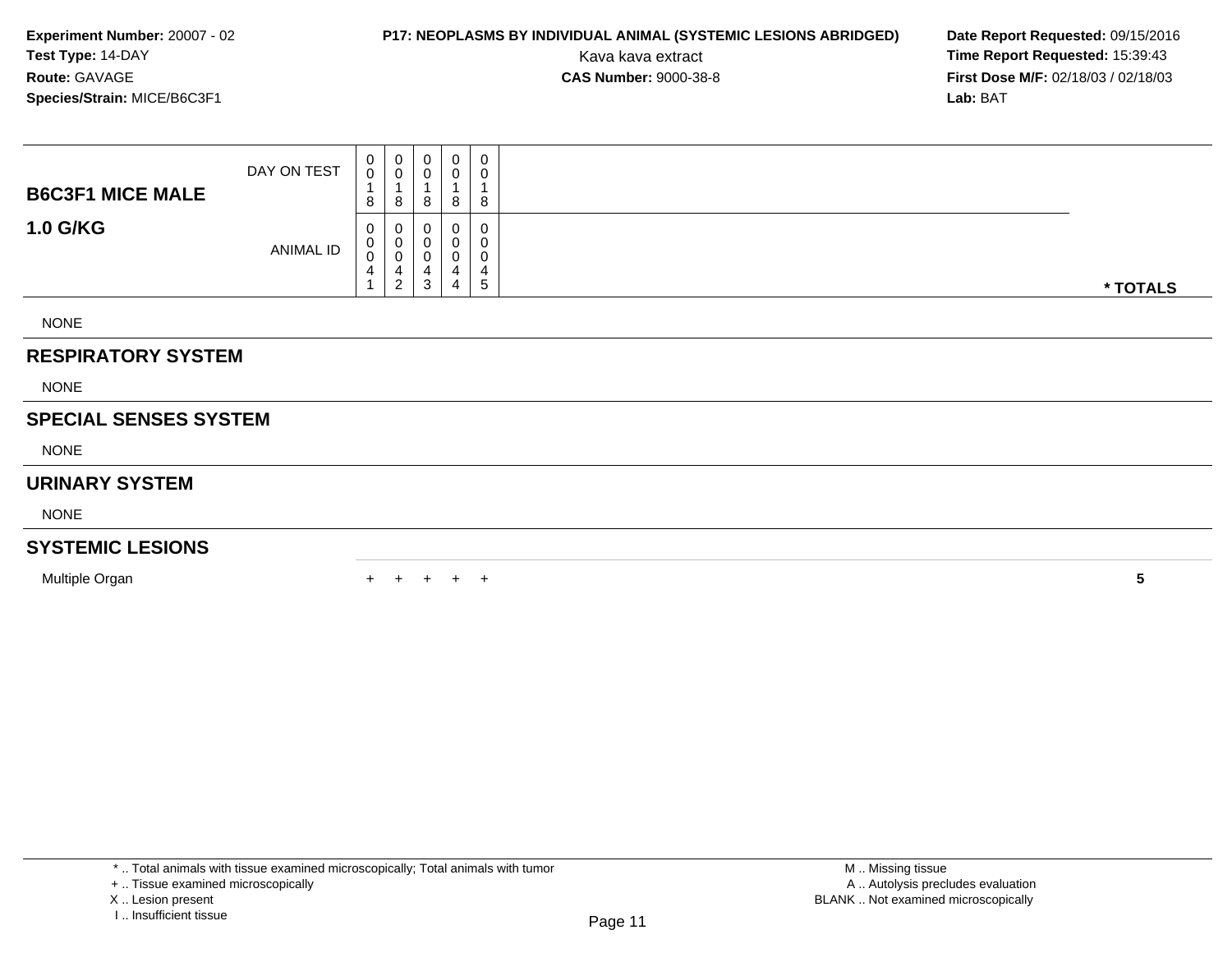# **P17: NEOPLASMS BY INDIVIDUAL ANIMAL (SYSTEMIC LESIONS ABRIDGED) Date Report Requested:** 09/15/2016

Kava kava extract **Time Report Requested:** 15:39:43<br>**CAS Number:** 9000-38-8 **Time Report Requested:** 15:39:43 **First Dose M/F:** 02/18/03 / 02/18/03<br>Lab: BAT **Lab:** BAT

|                               | DAY ON TEST                                                                     | 0<br>0<br>0      | 0<br>0<br>0      | 0<br>0<br>$\overline{1}$ | $\pmb{0}$<br>0<br>-1              | $\mathbf 0$<br>$\mathbf 0$<br>$\mathbf 1$            |  |                   |            |
|-------------------------------|---------------------------------------------------------------------------------|------------------|------------------|--------------------------|-----------------------------------|------------------------------------------------------|--|-------------------|------------|
| <b>B6C3F1 MICE MALE</b>       |                                                                                 | $\overline{c}$   | 3                | 8                        | 8                                 | 8                                                    |  |                   |            |
| <b>2.0 G/KG</b>               | <b>ANIMAL ID</b>                                                                | 0<br>0<br>0<br>5 | 0<br>0<br>0<br>5 | 0<br>0<br>$\frac{5}{2}$  | 0<br>$\Omega$<br>0<br>$\,$ 5 $\,$ | 0<br>0<br>0<br>$\begin{array}{c} 5 \\ 5 \end{array}$ |  |                   |            |
|                               |                                                                                 | 1                | 3                |                          | $\overline{4}$                    |                                                      |  |                   | * TOTALS   |
| <b>ALIMENTARY SYSTEM</b>      |                                                                                 |                  |                  |                          |                                   |                                                      |  |                   |            |
| Liver                         |                                                                                 |                  |                  |                          | + + + + +                         |                                                      |  |                   | $\sqrt{5}$ |
| <b>CARDIOVASCULAR SYSTEM</b>  |                                                                                 |                  |                  |                          |                                   |                                                      |  |                   |            |
| <b>NONE</b>                   |                                                                                 |                  |                  |                          |                                   |                                                      |  |                   |            |
| <b>ENDOCRINE SYSTEM</b>       |                                                                                 |                  |                  |                          |                                   |                                                      |  |                   |            |
| <b>NONE</b>                   |                                                                                 |                  |                  |                          |                                   |                                                      |  |                   |            |
| <b>GENERAL BODY SYSTEM</b>    |                                                                                 |                  |                  |                          |                                   |                                                      |  |                   |            |
| <b>NONE</b>                   |                                                                                 |                  |                  |                          |                                   |                                                      |  |                   |            |
| <b>GENITAL SYSTEM</b>         |                                                                                 |                  |                  |                          |                                   |                                                      |  |                   |            |
| <b>NONE</b>                   |                                                                                 |                  |                  |                          |                                   |                                                      |  |                   |            |
| <b>HEMATOPOIETIC SYSTEM</b>   |                                                                                 |                  |                  |                          |                                   |                                                      |  |                   |            |
| <b>NONE</b>                   |                                                                                 |                  |                  |                          |                                   |                                                      |  |                   |            |
| <b>INTEGUMENTARY SYSTEM</b>   |                                                                                 |                  |                  |                          |                                   |                                                      |  |                   |            |
| <b>NONE</b>                   |                                                                                 |                  |                  |                          |                                   |                                                      |  |                   |            |
| <b>MUSCULOSKELETAL SYSTEM</b> |                                                                                 |                  |                  |                          |                                   |                                                      |  |                   |            |
| <b>NONE</b>                   |                                                                                 |                  |                  |                          |                                   |                                                      |  |                   |            |
| <b>NERVOUS SYSTEM</b>         |                                                                                 |                  |                  |                          |                                   |                                                      |  |                   |            |
|                               | *  Total animals with tissue examined microscopically; Total animals with tumor |                  |                  |                          |                                   |                                                      |  | M  Missing tissue |            |

+ .. Tissue examined microscopically

X .. Lesion present

I .. Insufficient tissue

y the contract of the contract of the contract of the contract of the contract of  $\mathsf A$  . Autolysis precludes evaluation Lesion present BLANK .. Not examined microscopically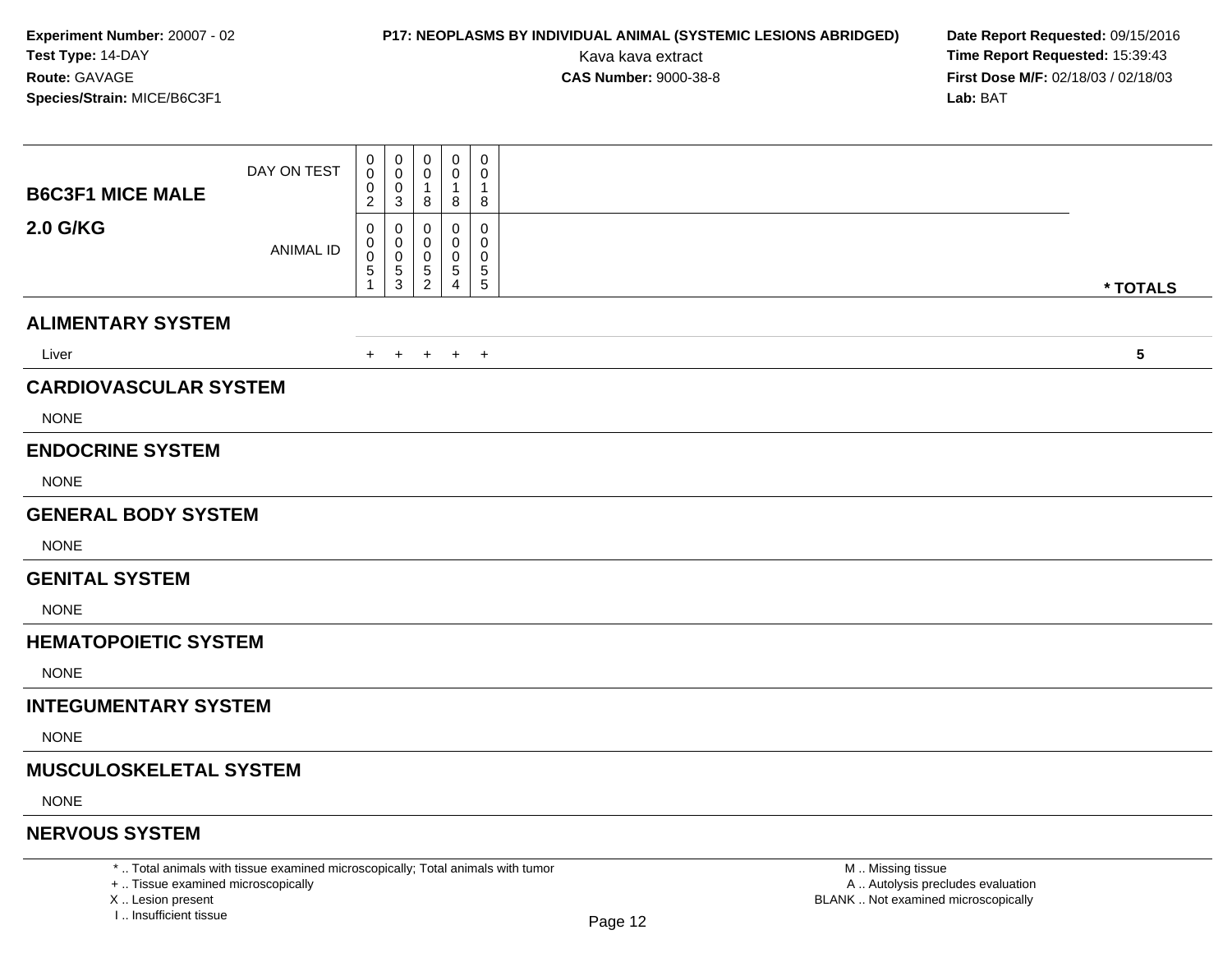### **P17: NEOPLASMS BY INDIVIDUAL ANIMAL (SYSTEMIC LESIONS ABRIDGED) Date Report Requested: 09/15/2016<br>Kava kava extract <b>Time Report Requested: 15:39:43**

Kava kava extract **Time Report Requested:** 15:39:43<br>**CAS Number:** 9000-38-8 **Time Report Requested:** 15:39:43 **First Dose M/F:** 02/18/03 / 02/18/03<br>Lab: BAT **Lab:** BAT

| <b>B6C3F1 MICE MALE</b>      | DAY ON TEST      | 0<br>$\mathbf 0$<br>$\boldsymbol{0}$<br>2 | $\begin{smallmatrix}0\\0\\0\\0\end{smallmatrix}$<br>3          | $\begin{smallmatrix} 0\\0 \end{smallmatrix}$<br>$\mathbf{1}$<br>8 | $\begin{smallmatrix} 0\\0 \end{smallmatrix}$<br>8 | $\pmb{0}$<br>$\pmb{0}$<br>8                                 |            |
|------------------------------|------------------|-------------------------------------------|----------------------------------------------------------------|-------------------------------------------------------------------|---------------------------------------------------|-------------------------------------------------------------|------------|
| <b>2.0 G/KG</b>              | <b>ANIMAL ID</b> | 0<br>0<br>$\pmb{0}$<br>5                  | $\begin{smallmatrix}0\\0\\0\end{smallmatrix}$<br>$\frac{5}{3}$ | $\,0\,$<br>0<br>0<br>$\mathbf 5$<br>$\overline{c}$                | 0<br>0<br>0<br>5<br>4                             | $\pmb{0}$<br>0<br>$\pmb{0}$<br>$\sqrt{5}$<br>$\overline{5}$ | * TOTALS   |
| <b>Brain</b>                 |                  | $+$                                       |                                                                | $+$ $+$ $+$ $+$                                                   |                                                   |                                                             | $\sqrt{5}$ |
| <b>RESPIRATORY SYSTEM</b>    |                  |                                           |                                                                |                                                                   |                                                   |                                                             |            |
| Lung                         |                  | $+$                                       |                                                                | $+$ $+$ $+$ $+$                                                   |                                                   |                                                             | 5          |
| <b>SPECIAL SENSES SYSTEM</b> |                  |                                           |                                                                |                                                                   |                                                   |                                                             |            |
| <b>NONE</b>                  |                  |                                           |                                                                |                                                                   |                                                   |                                                             |            |
| <b>URINARY SYSTEM</b>        |                  |                                           |                                                                |                                                                   |                                                   |                                                             |            |
| Kidney                       |                  | $+$                                       |                                                                | $+ + + + +$                                                       |                                                   |                                                             | 5          |
| <b>SYSTEMIC LESIONS</b>      |                  |                                           |                                                                |                                                                   |                                                   |                                                             |            |
| Multiple Organ               |                  | $+$                                       |                                                                | $+$ $+$ $+$ $+$                                                   |                                                   |                                                             | 5          |

\*\*\* END OF MALE DATA \*\*\*

\* .. Total animals with tissue examined microscopically; Total animals with tumor

+ .. Tissue examined microscopically

X .. Lesion present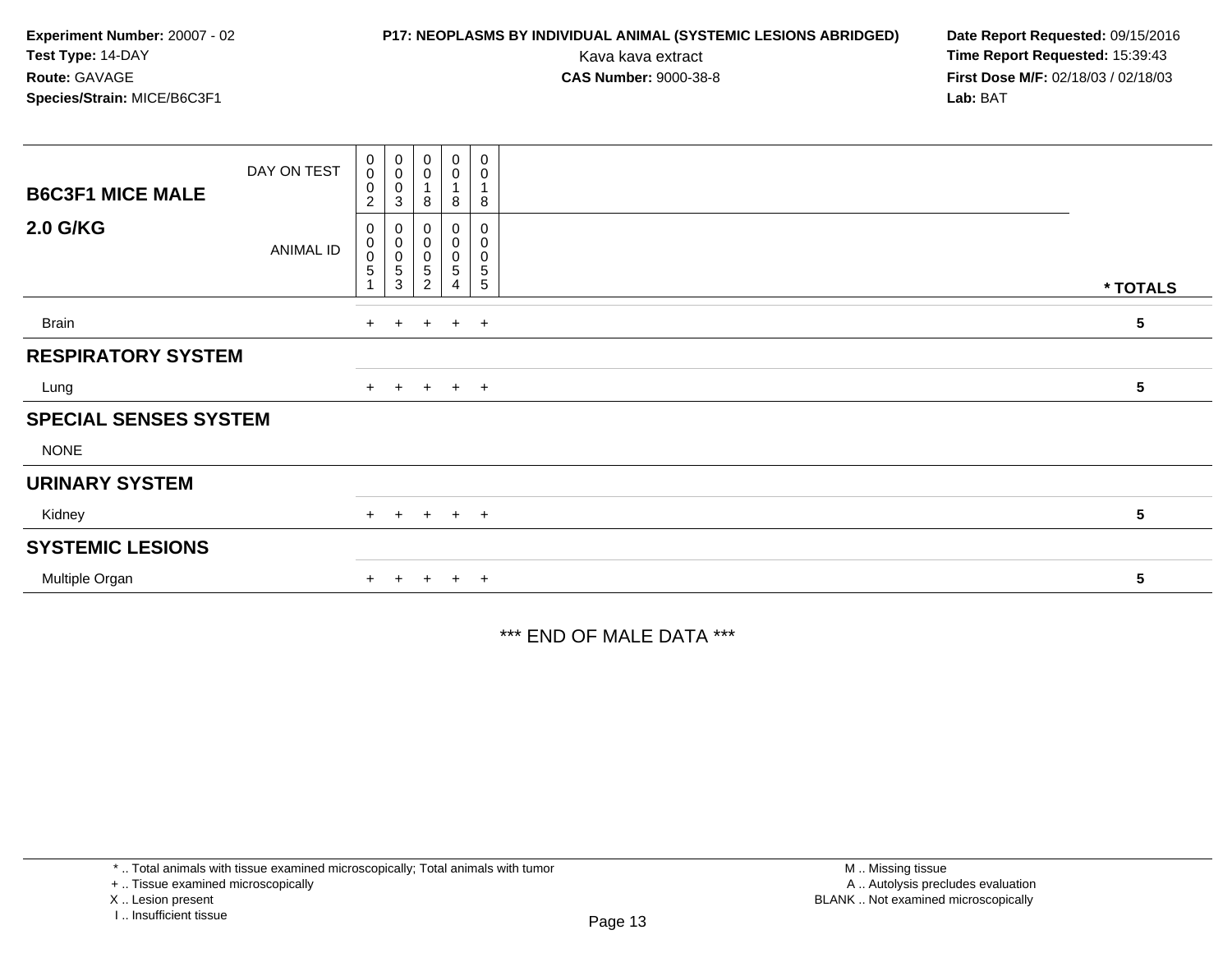# **P17: NEOPLASMS BY INDIVIDUAL ANIMAL (SYSTEMIC LESIONS ABRIDGED) Date Report Requested:** 09/15/2016

Kava kava extract **Time Report Requested:** 15:39:43<br>**CAS Number:** 9000-38-8 **Time Report Requested:** 15:39:43 **First Dose M/F:** 02/18/03 / 02/18/03<br>Lab: BAT **Lab:** BAT

|                                                                                 | DAY ON TEST      | $\pmb{0}$<br>0    | 0<br>0            | 0<br>0              | $\mathbf 0$<br>0 | 0<br>0           |                   |          |
|---------------------------------------------------------------------------------|------------------|-------------------|-------------------|---------------------|------------------|------------------|-------------------|----------|
| <b>B6C3F1 MICE FEMALE</b>                                                       |                  | $\mathbf{1}$<br>8 | $\mathbf{1}$<br>8 | $\overline{1}$<br>8 | 1<br>8           | 1<br>8           |                   |          |
| 0 G/KG                                                                          |                  | 0<br>0            | 0<br>0            | 0<br>0              | 0<br>0           | 0<br>0           |                   |          |
|                                                                                 | <b>ANIMAL ID</b> | 0<br>0            | 0<br>0            | $\mathbf 0$<br>0    | 0<br>0           | $\mathbf 0$<br>1 |                   |          |
|                                                                                 |                  | 6                 | $\overline{7}$    | 8                   | $9\,$            | 0                |                   | * TOTALS |
| <b>ALIMENTARY SYSTEM</b>                                                        |                  |                   |                   |                     |                  |                  |                   |          |
| Liver                                                                           |                  |                   |                   |                     | + + + + +        |                  |                   | 5        |
| <b>CARDIOVASCULAR SYSTEM</b>                                                    |                  |                   |                   |                     |                  |                  |                   |          |
| <b>NONE</b>                                                                     |                  |                   |                   |                     |                  |                  |                   |          |
| <b>ENDOCRINE SYSTEM</b>                                                         |                  |                   |                   |                     |                  |                  |                   |          |
| <b>NONE</b>                                                                     |                  |                   |                   |                     |                  |                  |                   |          |
| <b>GENERAL BODY SYSTEM</b>                                                      |                  |                   |                   |                     |                  |                  |                   |          |
| <b>NONE</b>                                                                     |                  |                   |                   |                     |                  |                  |                   |          |
| <b>GENITAL SYSTEM</b>                                                           |                  |                   |                   |                     |                  |                  |                   |          |
| <b>NONE</b>                                                                     |                  |                   |                   |                     |                  |                  |                   |          |
| <b>HEMATOPOIETIC SYSTEM</b>                                                     |                  |                   |                   |                     |                  |                  |                   |          |
| <b>NONE</b>                                                                     |                  |                   |                   |                     |                  |                  |                   |          |
| <b>INTEGUMENTARY SYSTEM</b>                                                     |                  |                   |                   |                     |                  |                  |                   |          |
| <b>NONE</b>                                                                     |                  |                   |                   |                     |                  |                  |                   |          |
| <b>MUSCULOSKELETAL SYSTEM</b>                                                   |                  |                   |                   |                     |                  |                  |                   |          |
| <b>NONE</b>                                                                     |                  |                   |                   |                     |                  |                  |                   |          |
| <b>NERVOUS SYSTEM</b>                                                           |                  |                   |                   |                     |                  |                  |                   |          |
| *  Total animals with tissue examined microscopically; Total animals with tumor |                  |                   |                   |                     |                  |                  | M  Missing tissue |          |

+ .. Tissue examined microscopically

X .. Lesion present

I .. Insufficient tissue

 M .. Missing tissue A .. Autolysis precludes evaluationLesion present BLANK .. Not examined microscopically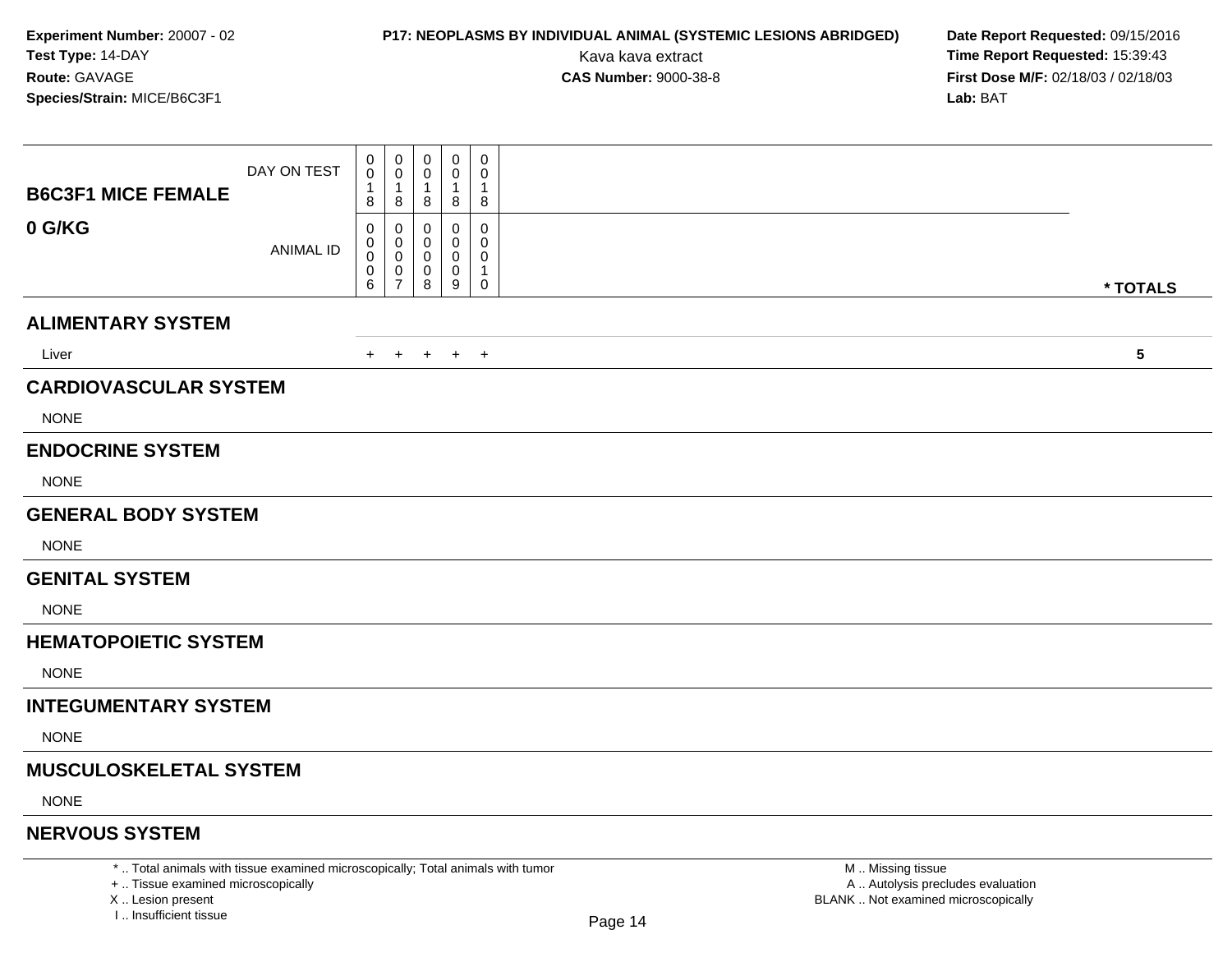## **P17: NEOPLASMS BY INDIVIDUAL ANIMAL (SYSTEMIC LESIONS ABRIDGED) Date Report Requested:** 09/15/2016

Kava kava extract **Time Report Requested:** 15:39:43<br>**CAS Number:** 9000-38-8 **Time Report Requested:** 15:39:43 **First Dose M/F:** 02/18/03 / 02/18/03<br>Lab: BAT **Lab:** BAT

| <b>B6C3F1 MICE FEMALE</b>    | DAY ON TEST      | $\begin{smallmatrix} 0\\0 \end{smallmatrix}$<br>8 | $\begin{smallmatrix} 0\\0 \end{smallmatrix}$<br>1<br>8     | $_{\rm 0}^{\rm 0}$<br>8  | $\begin{smallmatrix}0\0\0\end{smallmatrix}$<br>8 | $\mathbf 0$<br>0<br>8 |                 |  |
|------------------------------|------------------|---------------------------------------------------|------------------------------------------------------------|--------------------------|--------------------------------------------------|-----------------------|-----------------|--|
| 0 G/KG                       | <b>ANIMAL ID</b> | 0<br>$\mathbf 0$<br>$\mathbf 0$<br>$\pmb{0}$<br>6 | 0<br>$\pmb{0}$<br>$\mathbf 0$<br>$\,0\,$<br>$\overline{7}$ | 0<br>$\pmb{0}$<br>0<br>8 | $\mathbf 0$<br>$\pmb{0}$<br>0<br>0<br>9          | 0<br>0<br>0<br>0      | * TOTALS        |  |
| <b>Brain</b>                 |                  | $+$                                               | $+$                                                        |                          | $+$ $+$ $+$                                      |                       | $5\phantom{.0}$ |  |
| <b>RESPIRATORY SYSTEM</b>    |                  |                                                   |                                                            |                          |                                                  |                       |                 |  |
| Lung                         |                  |                                                   |                                                            |                          | + + + + +                                        |                       | 5               |  |
| <b>SPECIAL SENSES SYSTEM</b> |                  |                                                   |                                                            |                          |                                                  |                       |                 |  |
| <b>NONE</b>                  |                  |                                                   |                                                            |                          |                                                  |                       |                 |  |
| <b>URINARY SYSTEM</b>        |                  |                                                   |                                                            |                          |                                                  |                       |                 |  |
| Kidney                       |                  |                                                   |                                                            |                          | + + + + +                                        |                       | 5               |  |
| <b>SYSTEMIC LESIONS</b>      |                  |                                                   |                                                            |                          |                                                  |                       |                 |  |
| Multiple Organ               |                  |                                                   | $\pm$                                                      | $+$                      | $+$                                              | $+$                   | 5               |  |

\* .. Total animals with tissue examined microscopically; Total animals with tumor

+ .. Tissue examined microscopically

X .. Lesion present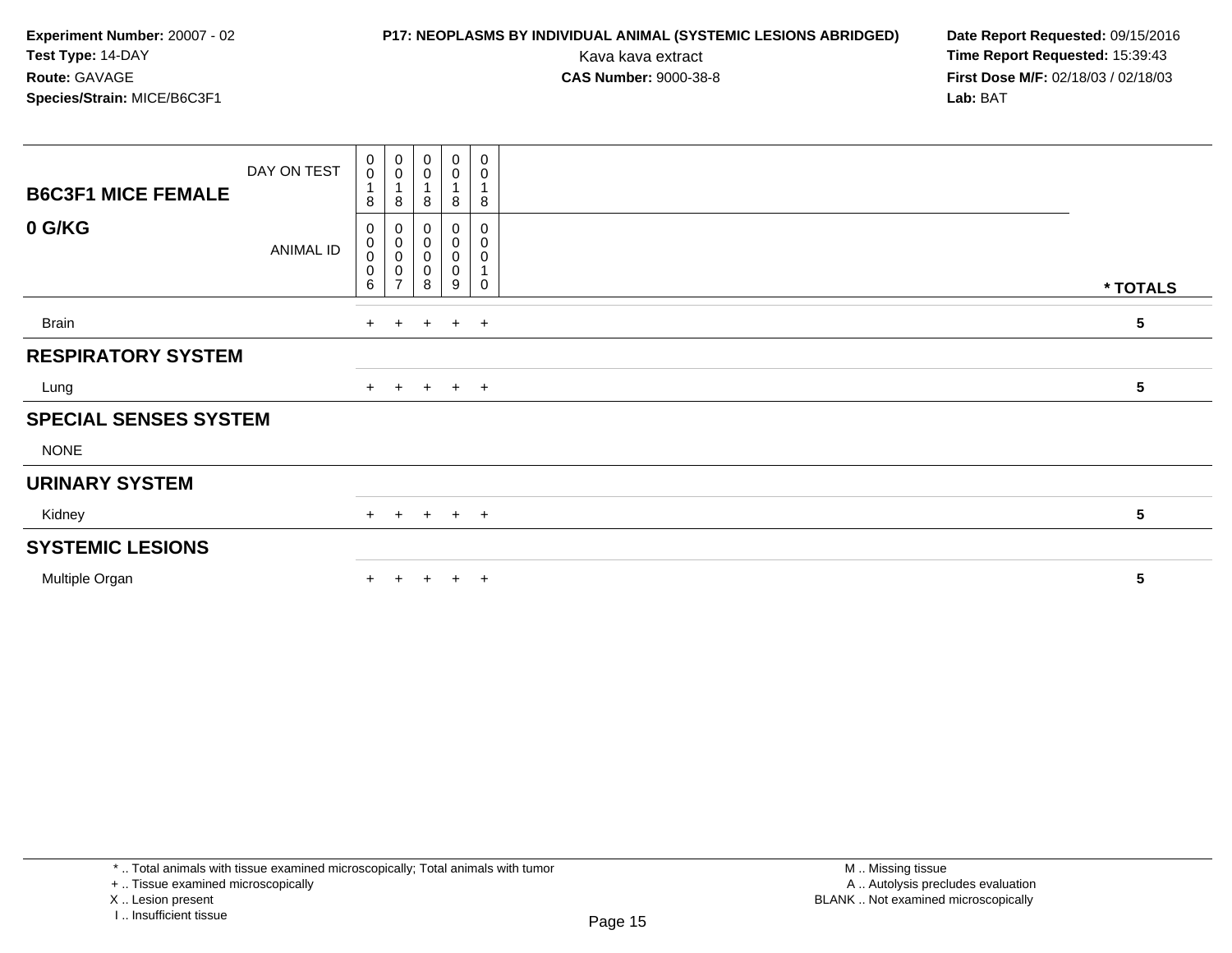| Experiment Number: 20007 - 02<br>Test Type: 14-DAY<br>Route: GAVAGE<br>Species/Strain: MICE/B6C3F1 |                  | P17: NEOPLASMS BY INDIVIDUAL ANIMAL (SYSTEMIC LESIONS ABRIDGED)<br>Kava kava extract<br><b>CAS Number: 9000-38-8</b> | Date Report Requested: 09/15/2016<br>Time Report Requested: 15:39:43<br>First Dose M/F: 02/18/03 / 02/18/03<br>Lab: BAT |
|----------------------------------------------------------------------------------------------------|------------------|----------------------------------------------------------------------------------------------------------------------|-------------------------------------------------------------------------------------------------------------------------|
|                                                                                                    | DAY ON TEST      |                                                                                                                      |                                                                                                                         |
| <b>B6C3F1 MICE FEMALE</b>                                                                          |                  |                                                                                                                      |                                                                                                                         |
| 0.125 G/KG                                                                                         | <b>ANIMAL ID</b> |                                                                                                                      |                                                                                                                         |
|                                                                                                    |                  |                                                                                                                      | * TOTALS                                                                                                                |
| <b>ALIMENTARY SYSTEM</b>                                                                           |                  |                                                                                                                      |                                                                                                                         |
| <b>NONE</b>                                                                                        |                  |                                                                                                                      |                                                                                                                         |
| <b>CARDIOVASCULAR SYSTEM</b>                                                                       |                  |                                                                                                                      |                                                                                                                         |
| <b>NONE</b>                                                                                        |                  |                                                                                                                      |                                                                                                                         |
| <b>ENDOCRINE SYSTEM</b>                                                                            |                  |                                                                                                                      |                                                                                                                         |
| <b>NONE</b>                                                                                        |                  |                                                                                                                      |                                                                                                                         |
| <b>GENERAL BODY SYSTEM</b>                                                                         |                  |                                                                                                                      |                                                                                                                         |
| <b>NONE</b>                                                                                        |                  |                                                                                                                      |                                                                                                                         |
| <b>GENITAL SYSTEM</b>                                                                              |                  |                                                                                                                      |                                                                                                                         |
| <b>NONE</b>                                                                                        |                  |                                                                                                                      |                                                                                                                         |
| <b>HEMATOPOIETIC SYSTEM</b>                                                                        |                  |                                                                                                                      |                                                                                                                         |
| <b>NONE</b>                                                                                        |                  |                                                                                                                      |                                                                                                                         |
| <b>INTEGUMENTARY SYSTEM</b>                                                                        |                  |                                                                                                                      |                                                                                                                         |
| <b>NONE</b>                                                                                        |                  |                                                                                                                      |                                                                                                                         |
| MUSCULOSKELETAL SYSTEM                                                                             |                  |                                                                                                                      |                                                                                                                         |
| <b>NONE</b>                                                                                        |                  |                                                                                                                      |                                                                                                                         |
| <b>NERVOUS SYSTEM</b>                                                                              |                  |                                                                                                                      |                                                                                                                         |

\* .. Total animals with tissue examined microscopically; Total animals with tumor<br>+ .. Tissue examined microscopically a .. Autolysis precludes evaluation examined microscopically A .. Autolysis precludes evaluation

X ..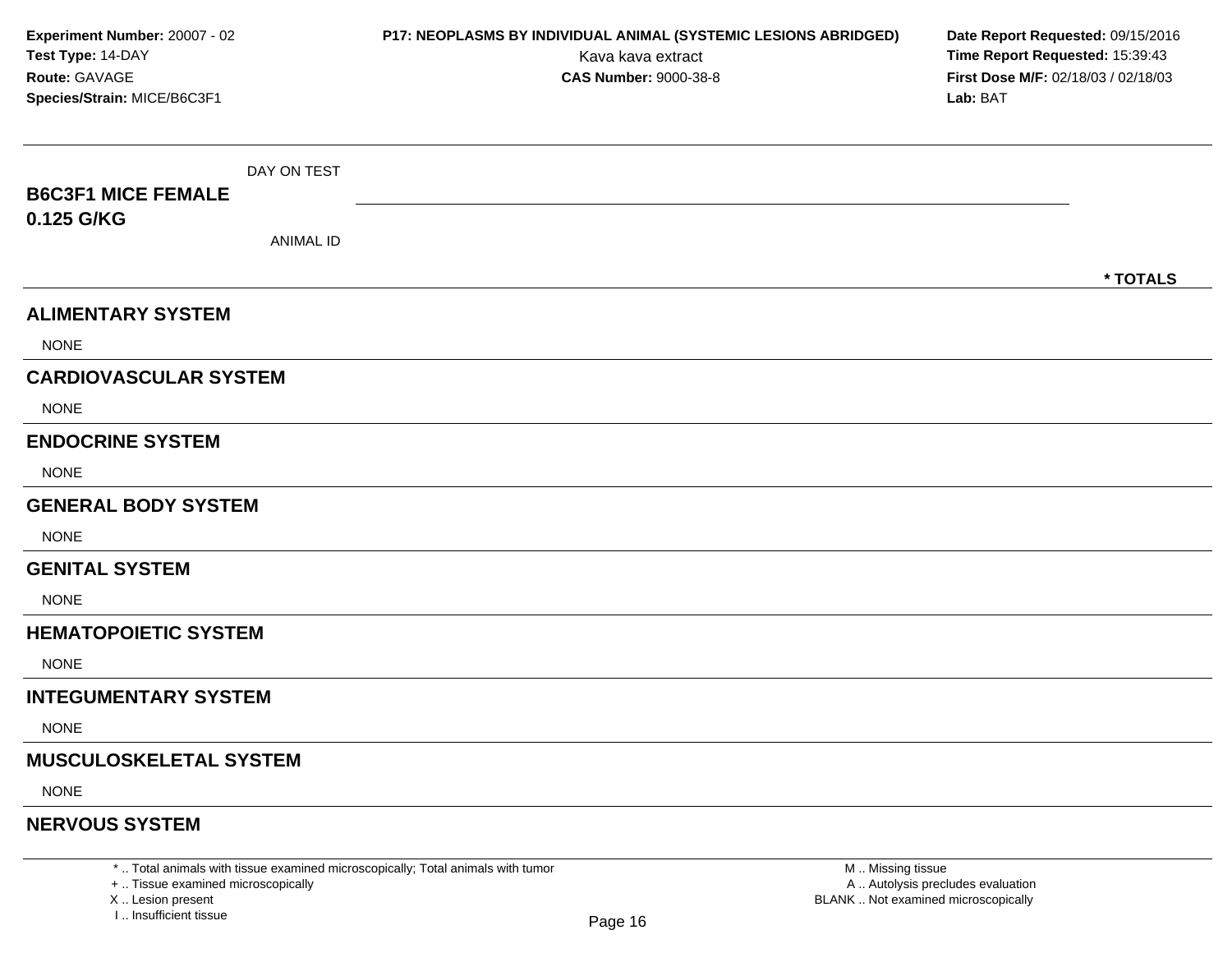| Experiment Number: 20007 - 02<br>Test Type: 14-DAY<br>Route: GAVAGE<br>Species/Strain: MICE/B6C3F1 |                  | P17: NEOPLASMS BY INDIVIDUAL ANIMAL (SYSTEMIC LESIONS ABRIDGED)<br>Kava kava extract<br><b>CAS Number: 9000-38-8</b> | Date Report Requested: 09/15/2016<br>Time Report Requested: 15:39:43<br>First Dose M/F: 02/18/03 / 02/18/03<br>Lab: BAT |
|----------------------------------------------------------------------------------------------------|------------------|----------------------------------------------------------------------------------------------------------------------|-------------------------------------------------------------------------------------------------------------------------|
|                                                                                                    |                  |                                                                                                                      |                                                                                                                         |
|                                                                                                    | DAY ON TEST      |                                                                                                                      |                                                                                                                         |
| <b>B6C3F1 MICE FEMALE</b>                                                                          |                  |                                                                                                                      |                                                                                                                         |
| 0.125 G/KG                                                                                         | <b>ANIMAL ID</b> |                                                                                                                      |                                                                                                                         |
|                                                                                                    |                  |                                                                                                                      | * TOTALS                                                                                                                |
| <b>NONE</b>                                                                                        |                  |                                                                                                                      |                                                                                                                         |
| <b>RESPIRATORY SYSTEM</b>                                                                          |                  |                                                                                                                      |                                                                                                                         |
| <b>NONE</b>                                                                                        |                  |                                                                                                                      |                                                                                                                         |
| <b>SPECIAL SENSES SYSTEM</b>                                                                       |                  |                                                                                                                      |                                                                                                                         |
| <b>NONE</b>                                                                                        |                  |                                                                                                                      |                                                                                                                         |
| <b>URINARY SYSTEM</b>                                                                              |                  |                                                                                                                      |                                                                                                                         |
| <b>NONE</b>                                                                                        |                  |                                                                                                                      |                                                                                                                         |
| <b>SYSTEMIC LESIONS</b>                                                                            |                  |                                                                                                                      |                                                                                                                         |
| Multiple Organ                                                                                     |                  |                                                                                                                      | $\mathbf 0$                                                                                                             |

X .. Lesion present

I .. Insufficient tissue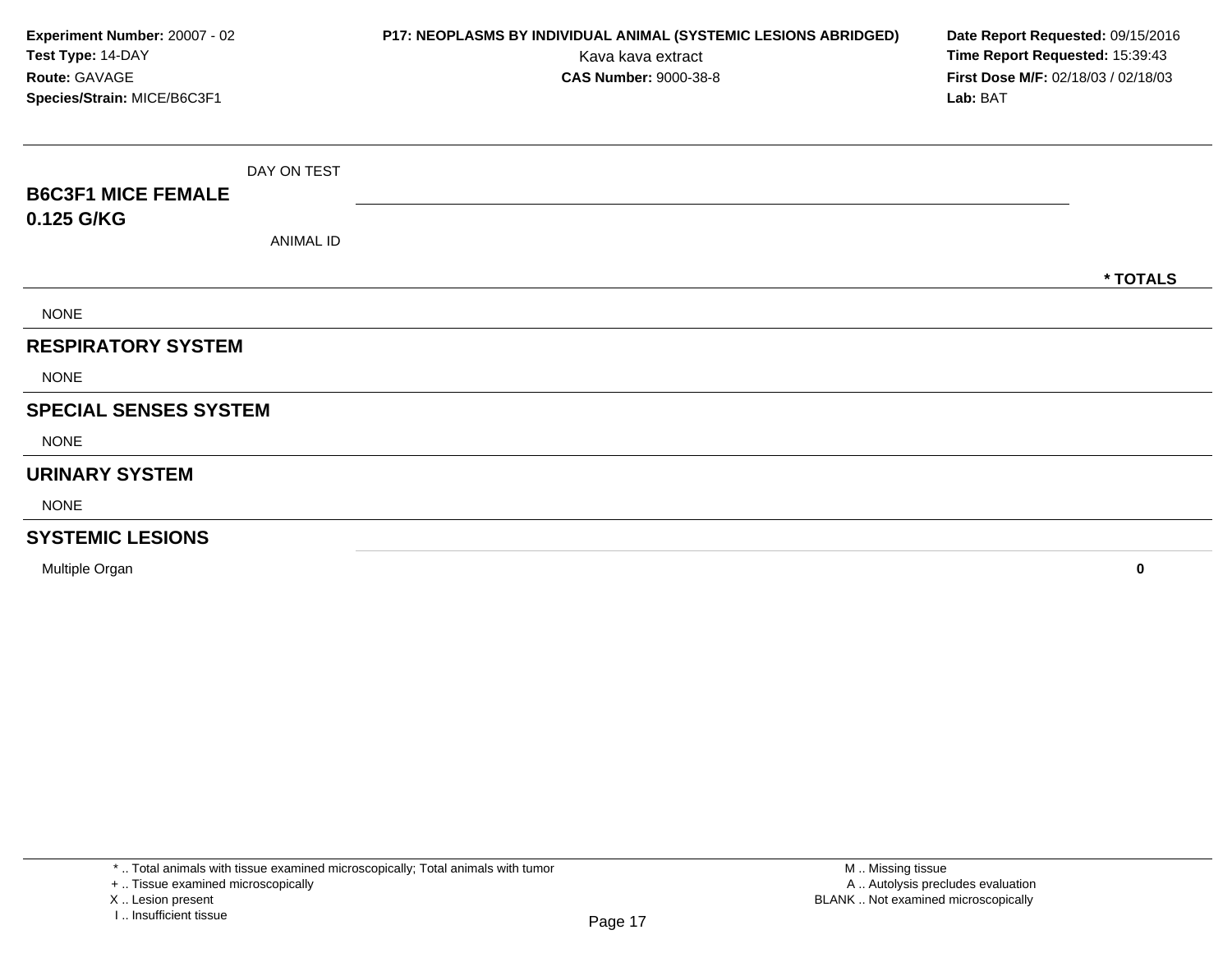| Experiment Number: 20007 - 02<br>Test Type: 14-DAY<br>Route: GAVAGE<br>Species/Strain: MICE/B6C3F1 |                  | P17: NEOPLASMS BY INDIVIDUAL ANIMAL (SYSTEMIC LESIONS ABRIDGED)<br>Kava kava extract<br><b>CAS Number: 9000-38-8</b> | Date Report Requested: 09/15/2016<br>Time Report Requested: 15:39:43<br>First Dose M/F: 02/18/03 / 02/18/03<br>Lab: BAT |
|----------------------------------------------------------------------------------------------------|------------------|----------------------------------------------------------------------------------------------------------------------|-------------------------------------------------------------------------------------------------------------------------|
|                                                                                                    | DAY ON TEST      |                                                                                                                      |                                                                                                                         |
| <b>B6C3F1 MICE FEMALE</b>                                                                          |                  |                                                                                                                      |                                                                                                                         |
| 0.25 G/KG                                                                                          | <b>ANIMAL ID</b> |                                                                                                                      |                                                                                                                         |
|                                                                                                    |                  |                                                                                                                      | * TOTALS                                                                                                                |
| <b>ALIMENTARY SYSTEM</b>                                                                           |                  |                                                                                                                      |                                                                                                                         |
| <b>NONE</b>                                                                                        |                  |                                                                                                                      |                                                                                                                         |
| <b>CARDIOVASCULAR SYSTEM</b>                                                                       |                  |                                                                                                                      |                                                                                                                         |
| <b>NONE</b>                                                                                        |                  |                                                                                                                      |                                                                                                                         |
| <b>ENDOCRINE SYSTEM</b>                                                                            |                  |                                                                                                                      |                                                                                                                         |
| <b>NONE</b>                                                                                        |                  |                                                                                                                      |                                                                                                                         |
| <b>GENERAL BODY SYSTEM</b>                                                                         |                  |                                                                                                                      |                                                                                                                         |
| <b>NONE</b>                                                                                        |                  |                                                                                                                      |                                                                                                                         |
| <b>GENITAL SYSTEM</b>                                                                              |                  |                                                                                                                      |                                                                                                                         |
| <b>NONE</b>                                                                                        |                  |                                                                                                                      |                                                                                                                         |
| <b>HEMATOPOIETIC SYSTEM</b>                                                                        |                  |                                                                                                                      |                                                                                                                         |
| <b>NONE</b>                                                                                        |                  |                                                                                                                      |                                                                                                                         |
| <b>INTEGUMENTARY SYSTEM</b>                                                                        |                  |                                                                                                                      |                                                                                                                         |
| <b>NONE</b>                                                                                        |                  |                                                                                                                      |                                                                                                                         |
| <b>MUSCULOSKELETAL SYSTEM</b>                                                                      |                  |                                                                                                                      |                                                                                                                         |
| <b>NONE</b>                                                                                        |                  |                                                                                                                      |                                                                                                                         |
| <b>NERVOUS SYSTEM</b>                                                                              |                  |                                                                                                                      |                                                                                                                         |

X ..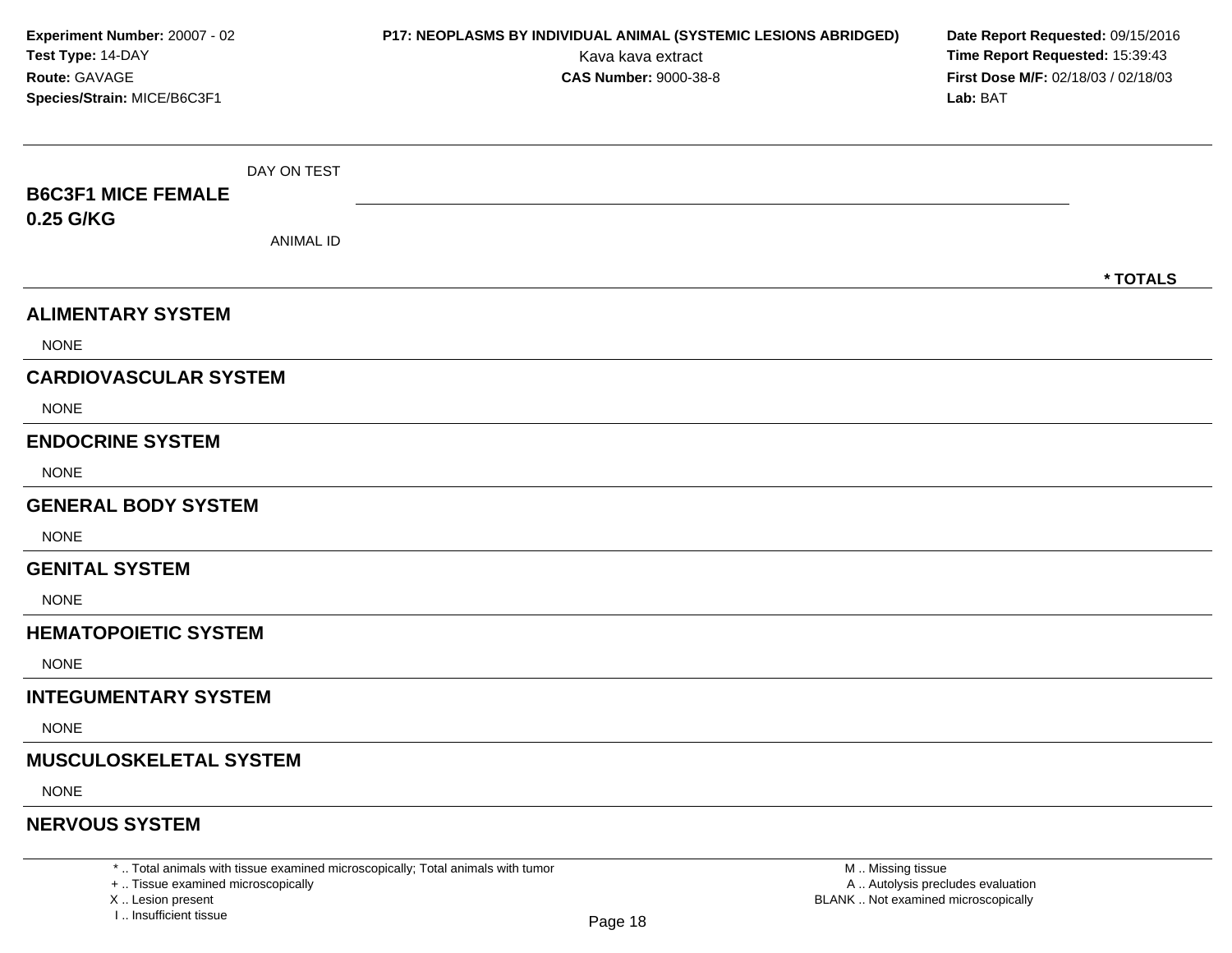| Experiment Number: 20007 - 02<br>Test Type: 14-DAY<br>Route: GAVAGE<br>Species/Strain: MICE/B6C3F1 |                  | P17: NEOPLASMS BY INDIVIDUAL ANIMAL (SYSTEMIC LESIONS ABRIDGED)<br>Kava kava extract<br><b>CAS Number: 9000-38-8</b> | Date Report Requested: 09/15/2016<br>Time Report Requested: 15:39:43<br>First Dose M/F: 02/18/03 / 02/18/03<br>Lab: BAT |
|----------------------------------------------------------------------------------------------------|------------------|----------------------------------------------------------------------------------------------------------------------|-------------------------------------------------------------------------------------------------------------------------|
|                                                                                                    |                  |                                                                                                                      |                                                                                                                         |
|                                                                                                    | DAY ON TEST      |                                                                                                                      |                                                                                                                         |
| <b>B6C3F1 MICE FEMALE</b>                                                                          |                  |                                                                                                                      |                                                                                                                         |
| 0.25 G/KG                                                                                          | <b>ANIMAL ID</b> |                                                                                                                      |                                                                                                                         |
|                                                                                                    |                  |                                                                                                                      | * TOTALS                                                                                                                |
| <b>NONE</b>                                                                                        |                  |                                                                                                                      |                                                                                                                         |
| <b>RESPIRATORY SYSTEM</b>                                                                          |                  |                                                                                                                      |                                                                                                                         |
| <b>NONE</b>                                                                                        |                  |                                                                                                                      |                                                                                                                         |
| <b>SPECIAL SENSES SYSTEM</b>                                                                       |                  |                                                                                                                      |                                                                                                                         |
| <b>NONE</b>                                                                                        |                  |                                                                                                                      |                                                                                                                         |
| <b>URINARY SYSTEM</b>                                                                              |                  |                                                                                                                      |                                                                                                                         |
| <b>NONE</b>                                                                                        |                  |                                                                                                                      |                                                                                                                         |
| <b>SYSTEMIC LESIONS</b>                                                                            |                  |                                                                                                                      |                                                                                                                         |
| Multiple Organ                                                                                     |                  |                                                                                                                      | $\mathbf 0$                                                                                                             |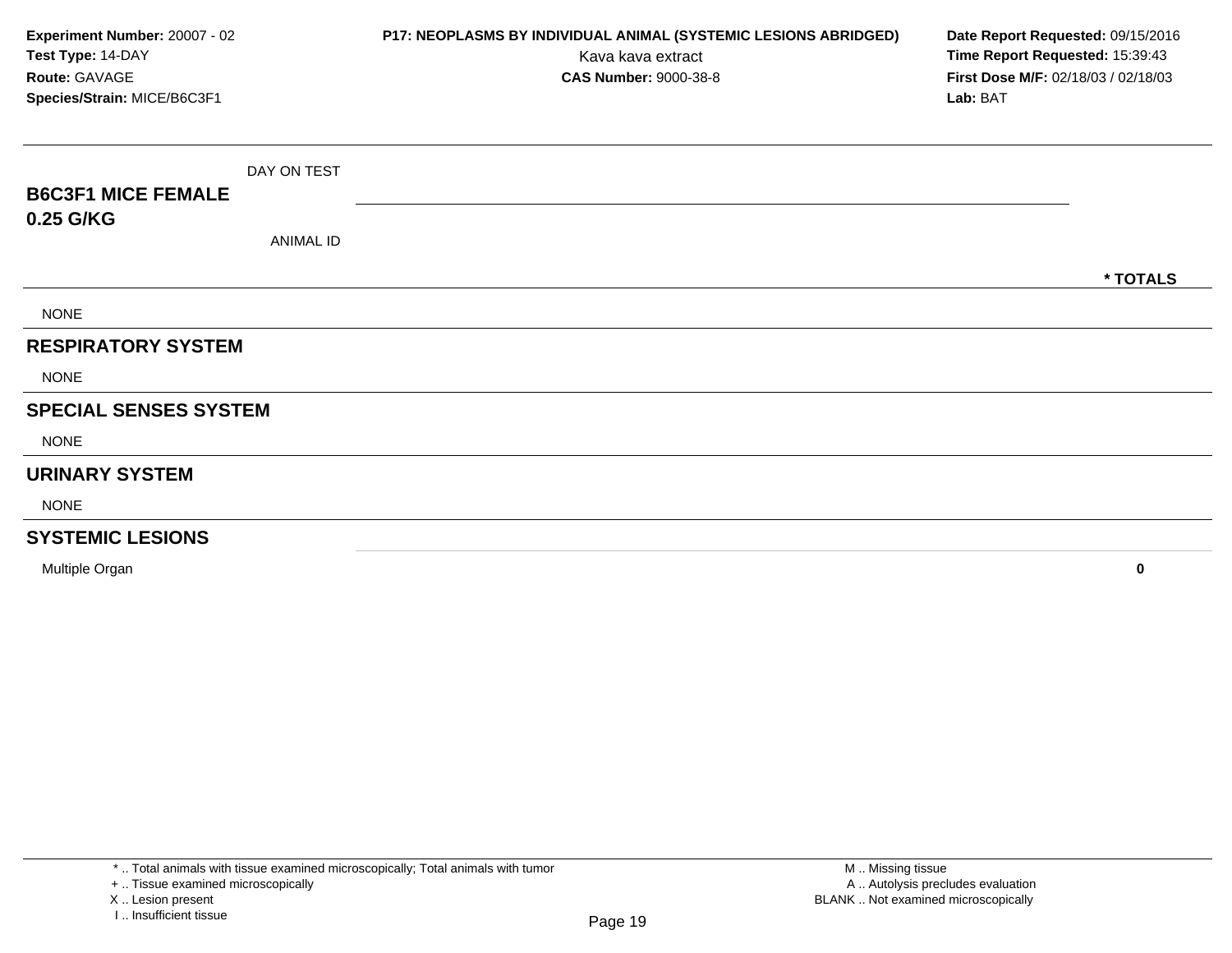| Experiment Number: 20007 - 02<br>Test Type: 14-DAY<br>Route: GAVAGE<br>Species/Strain: MICE/B6C3F1 |                  | P17: NEOPLASMS BY INDIVIDUAL ANIMAL (SYSTEMIC LESIONS ABRIDGED)<br>Kava kava extract<br><b>CAS Number: 9000-38-8</b> | Date Report Requested: 09/15/2016<br>Time Report Requested: 15:39:43<br>First Dose M/F: 02/18/03 / 02/18/03<br>Lab: BAT |
|----------------------------------------------------------------------------------------------------|------------------|----------------------------------------------------------------------------------------------------------------------|-------------------------------------------------------------------------------------------------------------------------|
|                                                                                                    | DAY ON TEST      |                                                                                                                      |                                                                                                                         |
| <b>B6C3F1 MICE FEMALE</b>                                                                          |                  |                                                                                                                      |                                                                                                                         |
| 0.5 G/KG                                                                                           | <b>ANIMAL ID</b> |                                                                                                                      |                                                                                                                         |
|                                                                                                    |                  |                                                                                                                      | * TOTALS                                                                                                                |
| <b>ALIMENTARY SYSTEM</b>                                                                           |                  |                                                                                                                      |                                                                                                                         |
| <b>NONE</b>                                                                                        |                  |                                                                                                                      |                                                                                                                         |
| <b>CARDIOVASCULAR SYSTEM</b>                                                                       |                  |                                                                                                                      |                                                                                                                         |
| <b>NONE</b>                                                                                        |                  |                                                                                                                      |                                                                                                                         |
| <b>ENDOCRINE SYSTEM</b>                                                                            |                  |                                                                                                                      |                                                                                                                         |
| <b>NONE</b>                                                                                        |                  |                                                                                                                      |                                                                                                                         |
| <b>GENERAL BODY SYSTEM</b>                                                                         |                  |                                                                                                                      |                                                                                                                         |
| <b>NONE</b>                                                                                        |                  |                                                                                                                      |                                                                                                                         |
| <b>GENITAL SYSTEM</b>                                                                              |                  |                                                                                                                      |                                                                                                                         |
| <b>NONE</b>                                                                                        |                  |                                                                                                                      |                                                                                                                         |
| <b>HEMATOPOIETIC SYSTEM</b>                                                                        |                  |                                                                                                                      |                                                                                                                         |
| <b>NONE</b>                                                                                        |                  |                                                                                                                      |                                                                                                                         |
| <b>INTEGUMENTARY SYSTEM</b>                                                                        |                  |                                                                                                                      |                                                                                                                         |
| <b>NONE</b>                                                                                        |                  |                                                                                                                      |                                                                                                                         |
| <b>MUSCULOSKELETAL SYSTEM</b>                                                                      |                  |                                                                                                                      |                                                                                                                         |
| <b>NONE</b>                                                                                        |                  |                                                                                                                      |                                                                                                                         |
| <b>NERVOUS SYSTEM</b>                                                                              |                  |                                                                                                                      |                                                                                                                         |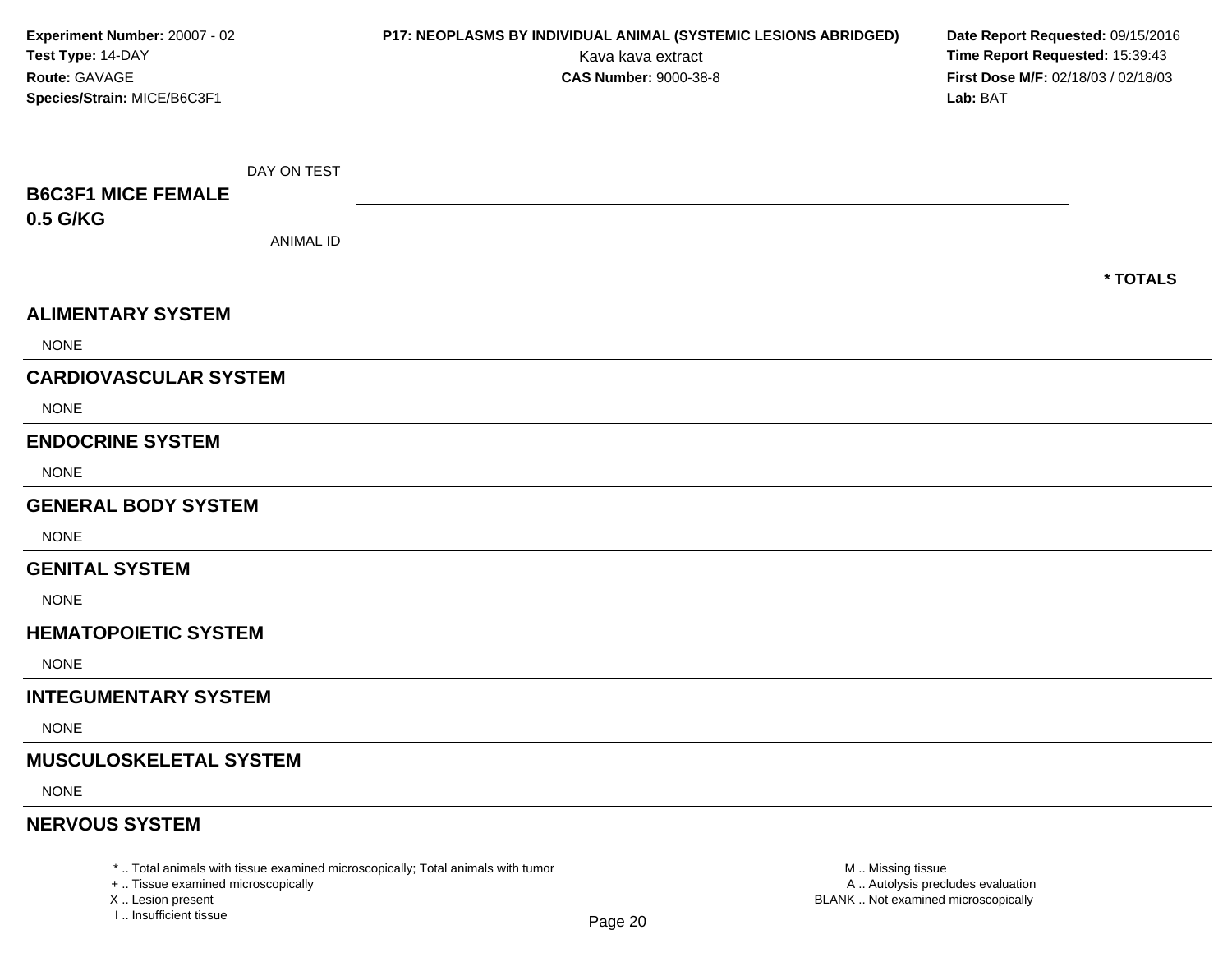| Experiment Number: 20007 - 02<br>Test Type: 14-DAY<br>Route: GAVAGE<br>Species/Strain: MICE/B6C3F1 |                  | P17: NEOPLASMS BY INDIVIDUAL ANIMAL (SYSTEMIC LESIONS ABRIDGED)<br>Kava kava extract<br><b>CAS Number: 9000-38-8</b> | Date Report Requested: 09/15/2016<br>Time Report Requested: 15:39:43<br>First Dose M/F: 02/18/03 / 02/18/03<br>Lab: BAT |
|----------------------------------------------------------------------------------------------------|------------------|----------------------------------------------------------------------------------------------------------------------|-------------------------------------------------------------------------------------------------------------------------|
|                                                                                                    | DAY ON TEST      |                                                                                                                      |                                                                                                                         |
| <b>B6C3F1 MICE FEMALE</b>                                                                          |                  |                                                                                                                      |                                                                                                                         |
| 0.5 G/KG                                                                                           |                  |                                                                                                                      |                                                                                                                         |
|                                                                                                    | <b>ANIMAL ID</b> |                                                                                                                      |                                                                                                                         |
|                                                                                                    |                  |                                                                                                                      | * TOTALS                                                                                                                |
| <b>NONE</b>                                                                                        |                  |                                                                                                                      |                                                                                                                         |
| <b>RESPIRATORY SYSTEM</b>                                                                          |                  |                                                                                                                      |                                                                                                                         |
| <b>NONE</b>                                                                                        |                  |                                                                                                                      |                                                                                                                         |
| <b>SPECIAL SENSES SYSTEM</b>                                                                       |                  |                                                                                                                      |                                                                                                                         |
| <b>NONE</b>                                                                                        |                  |                                                                                                                      |                                                                                                                         |
| <b>URINARY SYSTEM</b>                                                                              |                  |                                                                                                                      |                                                                                                                         |
| <b>NONE</b>                                                                                        |                  |                                                                                                                      |                                                                                                                         |
| <b>SYSTEMIC LESIONS</b>                                                                            |                  |                                                                                                                      |                                                                                                                         |
| Multiple Organ                                                                                     |                  |                                                                                                                      | $\mathbf 0$                                                                                                             |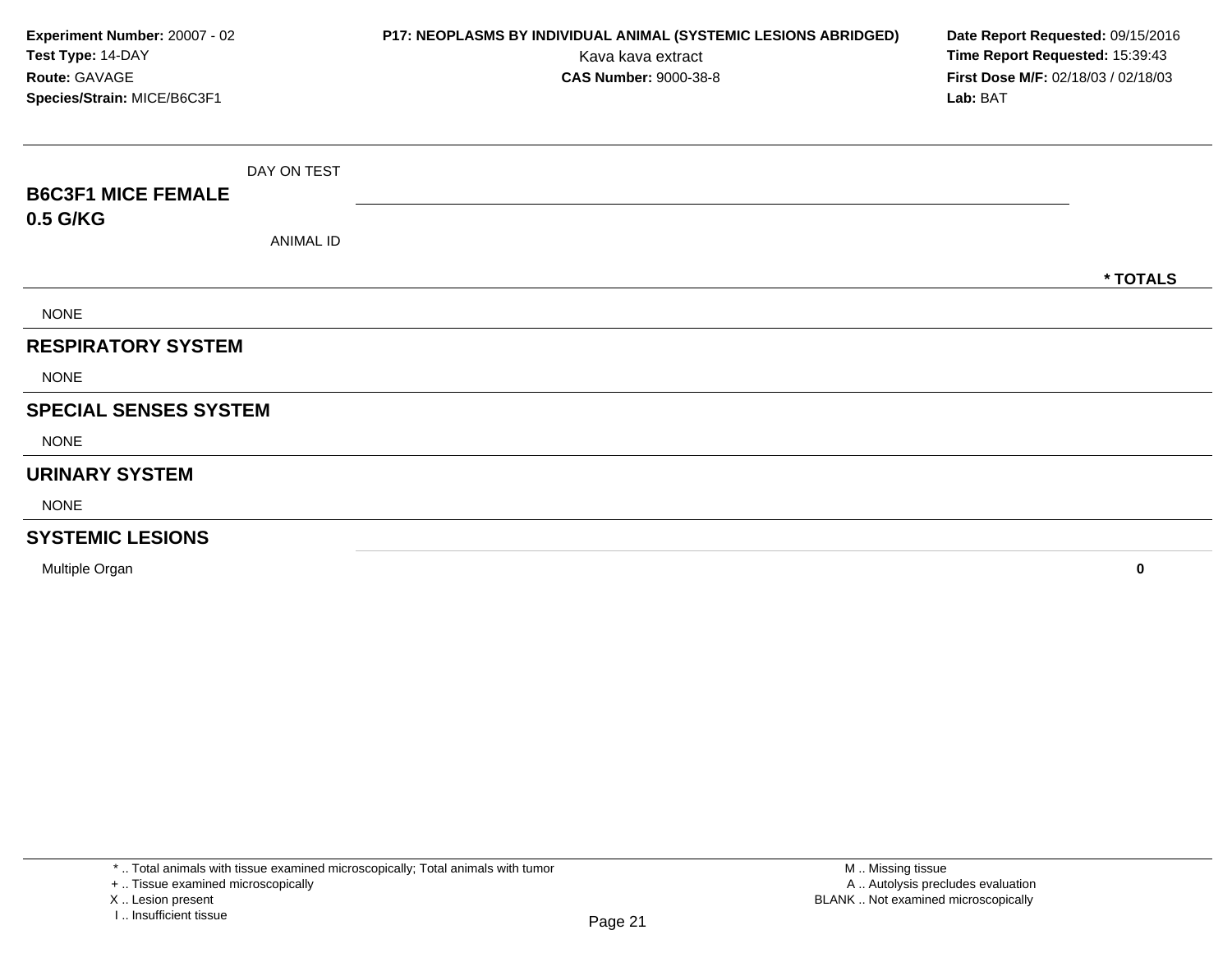# **P17: NEOPLASMS BY INDIVIDUAL ANIMAL (SYSTEMIC LESIONS ABRIDGED) Date Report Requested:** 09/15/2016

Kava kava extract **Time Report Requested:** 15:39:43<br>**CAS Number:** 9000-38-8 **Time Report Requested:** 15:39:43 **First Dose M/F:** 02/18/03 / 02/18/03<br>Lab: BAT **Lab:** BAT

|                                                                                 | DAY ON TEST      | 0<br>$\mathbf 0$                           | $\mathbf 0$<br>$\mathbf 0$ | 0<br>0                                               | $\mathbf 0$<br>0 | 0<br>0      |                   |            |
|---------------------------------------------------------------------------------|------------------|--------------------------------------------|----------------------------|------------------------------------------------------|------------------|-------------|-------------------|------------|
| <b>B6C3F1 MICE FEMALE</b>                                                       |                  | $\mathbf 1$<br>8                           | 8                          | $\mathbf{1}$<br>8                                    | 1<br>8           | 1<br>8      |                   |            |
| <b>1.0 G/KG</b>                                                                 |                  | 0<br>0                                     | $\Omega$<br>0              | $\Omega$<br>0                                        | 0<br>0           | 0<br>0      |                   |            |
|                                                                                 | <b>ANIMAL ID</b> | 0<br>$\begin{array}{c} 4 \\ 6 \end{array}$ | 0<br>$\frac{4}{7}$         | $\mathbf 0$<br>$\begin{array}{c} 4 \\ 8 \end{array}$ | 0<br>4           | 0<br>5      |                   |            |
|                                                                                 |                  |                                            |                            |                                                      | $9\,$            | $\mathbf 0$ |                   | * TOTALS   |
| <b>ALIMENTARY SYSTEM</b>                                                        |                  |                                            |                            |                                                      |                  |             |                   |            |
| Liver                                                                           |                  |                                            |                            |                                                      | + + + + +        |             |                   | $\sqrt{5}$ |
| <b>CARDIOVASCULAR SYSTEM</b>                                                    |                  |                                            |                            |                                                      |                  |             |                   |            |
| <b>NONE</b>                                                                     |                  |                                            |                            |                                                      |                  |             |                   |            |
| <b>ENDOCRINE SYSTEM</b>                                                         |                  |                                            |                            |                                                      |                  |             |                   |            |
| <b>NONE</b>                                                                     |                  |                                            |                            |                                                      |                  |             |                   |            |
| <b>GENERAL BODY SYSTEM</b>                                                      |                  |                                            |                            |                                                      |                  |             |                   |            |
| <b>NONE</b>                                                                     |                  |                                            |                            |                                                      |                  |             |                   |            |
| <b>GENITAL SYSTEM</b>                                                           |                  |                                            |                            |                                                      |                  |             |                   |            |
| <b>NONE</b>                                                                     |                  |                                            |                            |                                                      |                  |             |                   |            |
| <b>HEMATOPOIETIC SYSTEM</b>                                                     |                  |                                            |                            |                                                      |                  |             |                   |            |
| <b>NONE</b>                                                                     |                  |                                            |                            |                                                      |                  |             |                   |            |
| <b>INTEGUMENTARY SYSTEM</b>                                                     |                  |                                            |                            |                                                      |                  |             |                   |            |
| <b>NONE</b>                                                                     |                  |                                            |                            |                                                      |                  |             |                   |            |
| <b>MUSCULOSKELETAL SYSTEM</b>                                                   |                  |                                            |                            |                                                      |                  |             |                   |            |
| <b>NONE</b>                                                                     |                  |                                            |                            |                                                      |                  |             |                   |            |
| <b>NERVOUS SYSTEM</b>                                                           |                  |                                            |                            |                                                      |                  |             |                   |            |
| *  Total animals with tissue examined microscopically; Total animals with tumor |                  |                                            |                            |                                                      |                  |             | M  Missing tissue |            |

+ .. Tissue examined microscopically

X .. Lesion present

I .. Insufficient tissue

y the contract of the contract of the contract of the contract of the contract of  $\mathsf A$  . Autolysis precludes evaluation Lesion present BLANK .. Not examined microscopically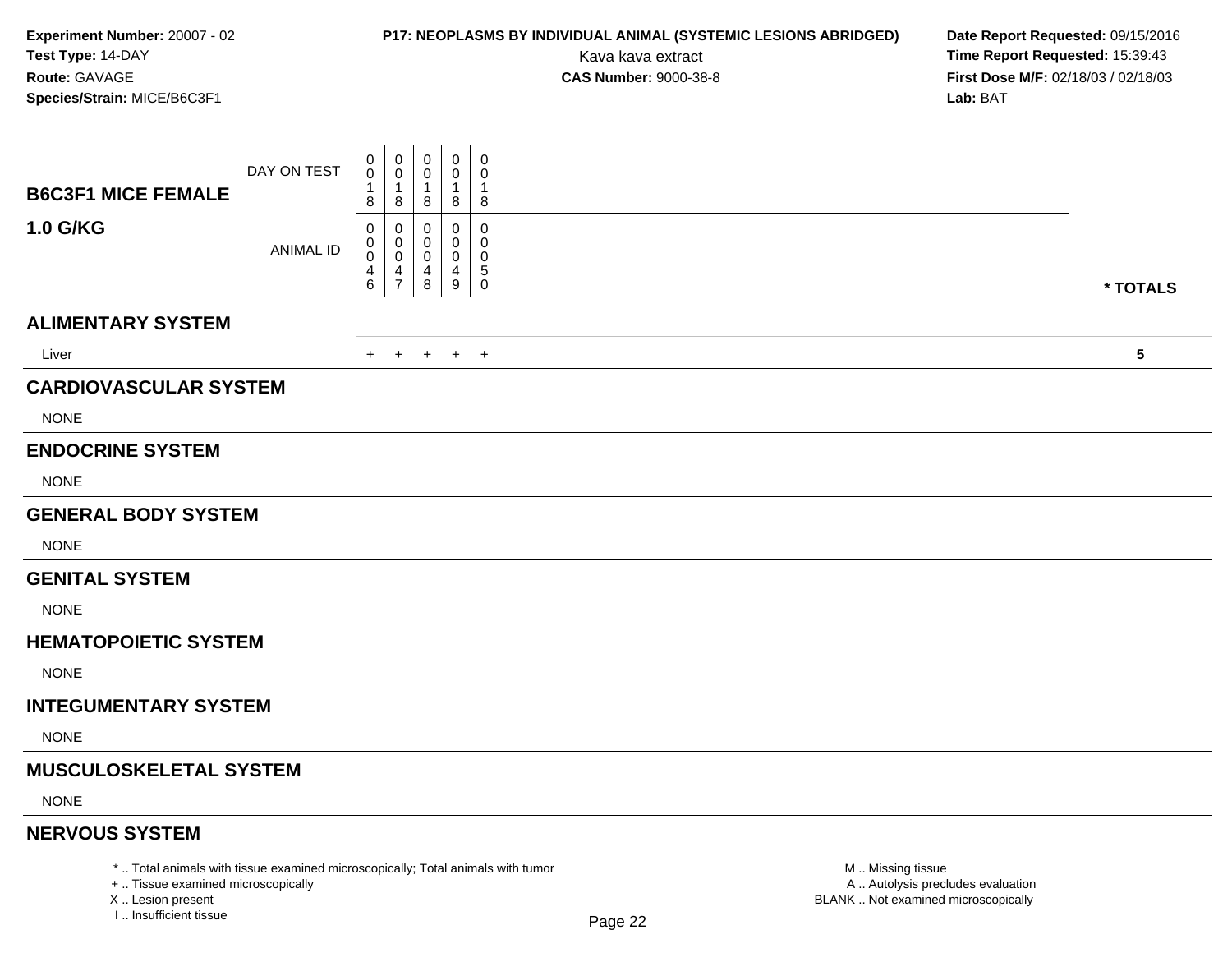### **P17: NEOPLASMS BY INDIVIDUAL ANIMAL (SYSTEMIC LESIONS ABRIDGED) Date Report Requested: 09/15/2016<br>Kava kava extract <b>Time Report Requested: 15:39:43**

Kava kava extract **Time Report Requested:** 15:39:43<br>**CAS Number:** 9000-38-8 **Time Report Requested:** 15:39:43 **First Dose M/F:** 02/18/03 / 02/18/03<br>Lab: BAT **Lab:** BAT

|                              | DAY ON TEST | 0<br>$\boldsymbol{0}$<br>$\overline{A}$ | $\overline{0}$<br>$\,0\,$                                         | 0<br>$\pmb{0}$                        | 0<br>0<br>$\overline{A}$ | $\pmb{0}$<br>$\pmb{0}$                 |          |
|------------------------------|-------------|-----------------------------------------|-------------------------------------------------------------------|---------------------------------------|--------------------------|----------------------------------------|----------|
| <b>B6C3F1 MICE FEMALE</b>    |             | 8                                       | $\overline{1}$<br>8                                               | 8                                     | 8                        | 8                                      |          |
| <b>1.0 G/KG</b>              | ANIMAL ID   | 0<br>0<br>0<br>4<br>6                   | $\boldsymbol{0}$<br>$\pmb{0}$<br>$\pmb{0}$<br>4<br>$\overline{7}$ | 0<br>$\pmb{0}$<br>$\pmb{0}$<br>4<br>8 | 0<br>0<br>4<br>9         | 0<br>0<br>$\pmb{0}$<br>$\sqrt{5}$<br>0 | * TOTALS |
| <b>NONE</b>                  |             |                                         |                                                                   |                                       |                          |                                        |          |
| <b>RESPIRATORY SYSTEM</b>    |             |                                         |                                                                   |                                       |                          |                                        |          |
| <b>NONE</b>                  |             |                                         |                                                                   |                                       |                          |                                        |          |
| <b>SPECIAL SENSES SYSTEM</b> |             |                                         |                                                                   |                                       |                          |                                        |          |
| <b>NONE</b>                  |             |                                         |                                                                   |                                       |                          |                                        |          |
| <b>URINARY SYSTEM</b>        |             |                                         |                                                                   |                                       |                          |                                        |          |
| <b>NONE</b>                  |             |                                         |                                                                   |                                       |                          |                                        |          |
| <b>SYSTEMIC LESIONS</b>      |             |                                         |                                                                   |                                       |                          |                                        |          |
| Multiple Organ               |             |                                         |                                                                   | $\pm$                                 |                          | $+$ $+$                                | 5        |

<sup>+ ..</sup> Tissue examined microscopically

X .. Lesion present

I .. Insufficient tissue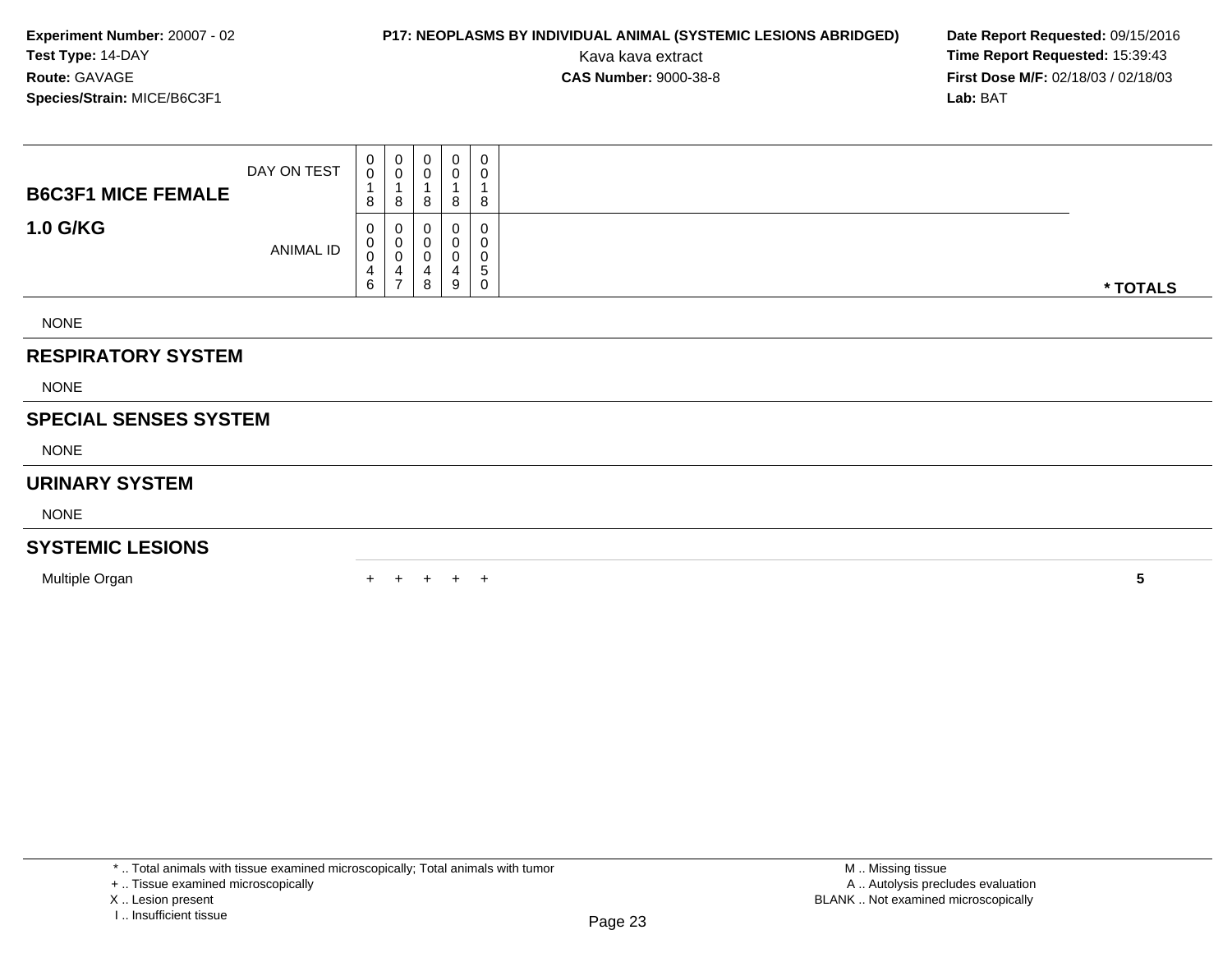# **P17: NEOPLASMS BY INDIVIDUAL ANIMAL (SYSTEMIC LESIONS ABRIDGED) Date Report Requested:** 09/15/2016

Kava kava extract **Time Report Requested:** 15:39:43<br>**CAS Number:** 9000-38-8 **Time Report Requested:** 15:39:43 **First Dose M/F:** 02/18/03 / 02/18/03<br>Lab: BAT **Lab:** BAT

|                                                                                 | DAY ON TEST      | 0<br>$\mathbf 0$                      | $\mathbf 0$<br>0 | 0<br>0            | $\mathbf 0$<br>0        | 0<br>0           |                   |                 |
|---------------------------------------------------------------------------------|------------------|---------------------------------------|------------------|-------------------|-------------------------|------------------|-------------------|-----------------|
| <b>B6C3F1 MICE FEMALE</b>                                                       |                  | 1<br>8                                | 1<br>8           | $\mathbf{1}$<br>8 | 1<br>8                  | $\mathbf 1$<br>8 |                   |                 |
| 2.0 G/KG                                                                        | <b>ANIMAL ID</b> | 0<br>0<br>0                           | 0<br>0<br>0      | 0<br>0            | 0<br>0<br>0             | 0<br>0<br>0      |                   |                 |
|                                                                                 |                  | $\begin{array}{c} 5 \\ 6 \end{array}$ | 5<br>7           | 5<br>$\bf 8$      | $\overline{5}$<br>$9\,$ | 6<br>$\mathbf 0$ |                   | * TOTALS        |
| <b>ALIMENTARY SYSTEM</b>                                                        |                  |                                       |                  |                   |                         |                  |                   |                 |
| Liver                                                                           |                  |                                       |                  |                   | + + + + +               |                  |                   | $5\phantom{.0}$ |
| <b>CARDIOVASCULAR SYSTEM</b>                                                    |                  |                                       |                  |                   |                         |                  |                   |                 |
| <b>NONE</b>                                                                     |                  |                                       |                  |                   |                         |                  |                   |                 |
| <b>ENDOCRINE SYSTEM</b>                                                         |                  |                                       |                  |                   |                         |                  |                   |                 |
| <b>NONE</b>                                                                     |                  |                                       |                  |                   |                         |                  |                   |                 |
| <b>GENERAL BODY SYSTEM</b>                                                      |                  |                                       |                  |                   |                         |                  |                   |                 |
| <b>NONE</b>                                                                     |                  |                                       |                  |                   |                         |                  |                   |                 |
| <b>GENITAL SYSTEM</b>                                                           |                  |                                       |                  |                   |                         |                  |                   |                 |
| <b>NONE</b>                                                                     |                  |                                       |                  |                   |                         |                  |                   |                 |
| <b>HEMATOPOIETIC SYSTEM</b>                                                     |                  |                                       |                  |                   |                         |                  |                   |                 |
| <b>NONE</b>                                                                     |                  |                                       |                  |                   |                         |                  |                   |                 |
| <b>INTEGUMENTARY SYSTEM</b>                                                     |                  |                                       |                  |                   |                         |                  |                   |                 |
| <b>NONE</b>                                                                     |                  |                                       |                  |                   |                         |                  |                   |                 |
| <b>MUSCULOSKELETAL SYSTEM</b>                                                   |                  |                                       |                  |                   |                         |                  |                   |                 |
| <b>NONE</b>                                                                     |                  |                                       |                  |                   |                         |                  |                   |                 |
| <b>NERVOUS SYSTEM</b>                                                           |                  |                                       |                  |                   |                         |                  |                   |                 |
| *  Total animals with tissue examined microscopically; Total animals with tumor |                  |                                       |                  |                   |                         |                  | M  Missing tissue |                 |

+ .. Tissue examined microscopically

X .. Lesion present

I .. Insufficient tissue

 M .. Missing tissue A .. Autolysis precludes evaluationLesion present BLANK .. Not examined microscopically